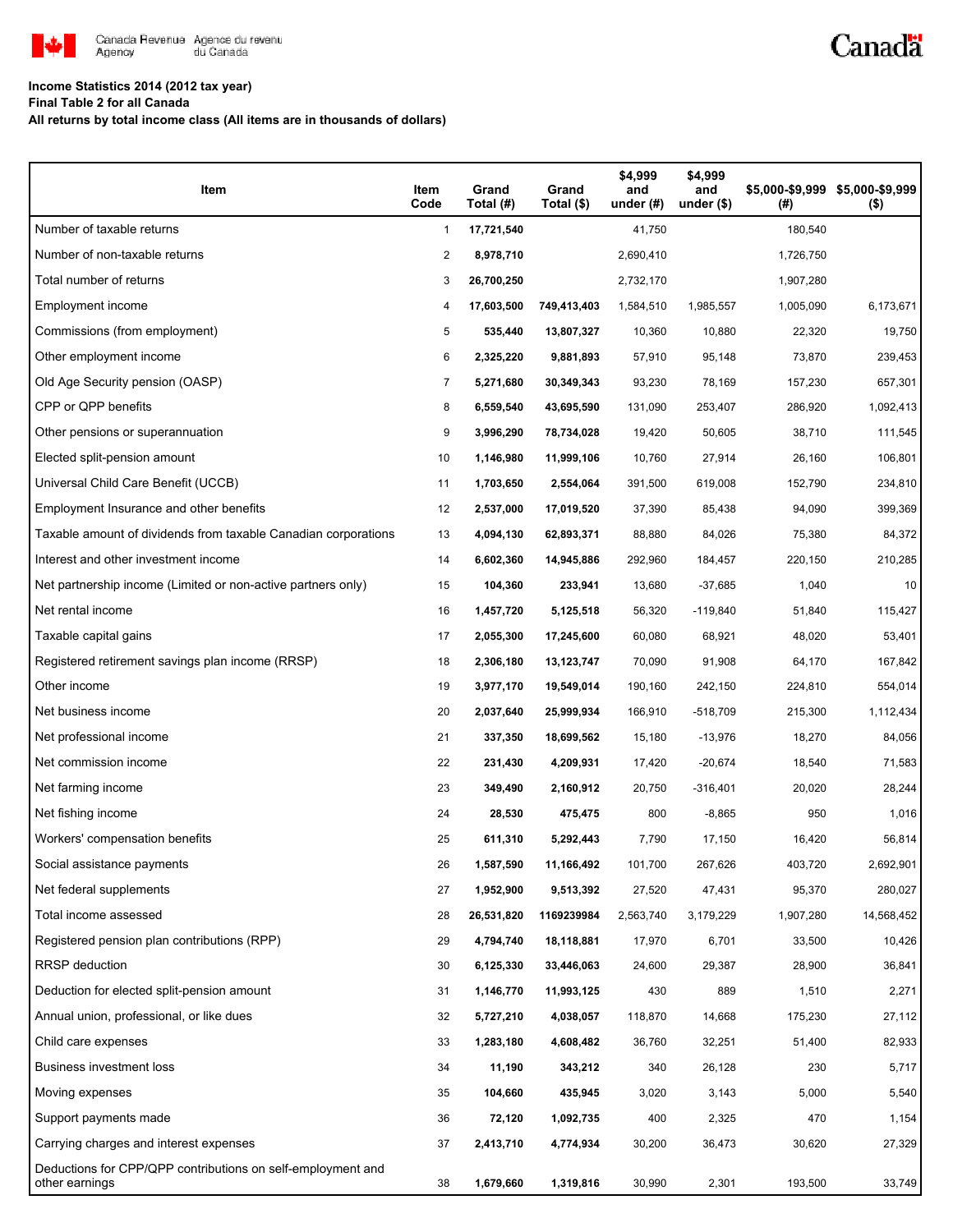

## **Income Statistics 2014 (2012 tax year)**

**Final Table 2 for all Canada**

#### **All returns by total income class (All items are in thousands of dollars)**

| Item                                                                                           | Item<br>Code | Grand<br>Total (#) | Grand<br>Total (\$) | \$4,999<br>and<br>under $(H)$ | \$4,999<br>and<br>under $($)$ | \$5,000-\$9,999<br>(#) | \$5,000-\$9,999<br>$($ \$) |
|------------------------------------------------------------------------------------------------|--------------|--------------------|---------------------|-------------------------------|-------------------------------|------------------------|----------------------------|
| Deductions for provincial parental insurance plan (PPIP)<br>premiums on self-employment income | 39           | 434,450            | 34,577              | 15,310                        | 245                           | 44,610                 | 1,212                      |
| Exploration and development expenses                                                           | 40           | 77,920             | 1,110,730           | 8,840                         | 29,236                        | 470                    | 3,303                      |
| Other employment expenses                                                                      | 41           | 825,240            | 4,160,630           | 3,460                         | 18,807                        | 5,530                  | 10,246                     |
| Clergy residence deduction                                                                     | 42           | 27,720             | 363,023             | 60                            | 149                           | 150                    | 494                        |
| Other deductions                                                                               | 43           | 782,310            | 2,077,067           | 29,120                        | 20,091                        | 31,360                 | 18,454                     |
| Total deductions before adjustments                                                            | 44           | 14,354,490         | 87,932,820          | 278,020                       | 225,485                       | 473,760                | 268,210                    |
| Social benefits repayment                                                                      | 45           | 507,080            | 1,378,243           |                               |                               |                        |                            |
| Net income after adjustments                                                                   | 46           | 26,423,380         | 1081132036          | 2,462,580                     | 3,979,180                     | 1,904,780              | 14,315,945                 |
| Canadian Forces personnel and police deduction                                                 | 47           | 4,150              | 91,766              | 20                            | 24                            | 20                     | 26                         |
| Security options deductions                                                                    | 48           | 45,350             | 2,158,147           | 90                            | 335                           |                        |                            |
| Other payments deductions                                                                      | 49           | 3,835,780          | 25,969,110          | 135,280                       | 332,644                       | 509,230                | 3,029,953                  |
| Non-capital losses of other years                                                              | 50           | 31,920             | 354,492             | 1,050                         | 3,719                         | 560                    | 2,257                      |
| Net capital losses of other years                                                              | 51           | 510,120            | 1,330,215           | 3,090                         | 2,150                         | 3,270                  | 4,629                      |
| Capital gains deduction                                                                        | 52           | 62,580             | 4,408,407           | 400                           | 1,943                         | 330                    | 959                        |
| Northern residents deductions                                                                  | 53           | 256,300            | 882,042             | 2,600                         | 1,266                         | 2,950                  | 4,061                      |
| Additional deductions                                                                          | 54           | 203,070            | 1,243,014           | 9,040                         | 26,650                        | 10,470                 | 56,571                     |
| Farming/fishing losses of prior years                                                          | 55           | 13,340             | 136,174             | 230                           | 2,385                         | 150                    | 819                        |
| Total deductions from net income                                                               | 56           | 4,830,500          | 36,584,557          | 150,600                       | 371,140                       | 524,230                | 3,100,334                  |
| Taxable income assessed                                                                        | 57           | 25,742,170         | 1044656932          | 2,390,490                     | 3,639,682                     | 1,656,000              | 11,227,209                 |
| Basic personal amount                                                                          | 58           | 26,634,460         | 286,743,543         | 2,692,430                     | 28,263,671                    | 1,903,120              | 20,374,865                 |
| Age amount                                                                                     | 59           | 5,033,270          | 30,504,627          | 110,480                       | 704,678                       | 161,720                | 1,075,643                  |
| Spouse or common-law partner amount                                                            | 60           | 2,104,510          | 15,384,787          | 125,050                       | 1,108,787                     | 103,130                | 749,262                    |
| Amount for eligible dependant                                                                  | 61           | 951,490            | 9,741,938           | 72,710                        | 752,688                       | 78,370                 | 815,603                    |
| Amount for children 17 and under                                                               | 62           | 3,759,890          | 14,460,701          | 189,750                       | 756,812                       | 146,470                | 549,514                    |
| Amount for infirm dependants age 18 or older                                                   | 63           | 17,770             | 80,312              | 320                           | 1,909                         | 360                    | 1,877                      |
| CPP or QPP contributions through employment                                                    | 64           | 15,254,610         | 23,050,943          | 231,950                       | 45,149                        | 760,190                | 132,813                    |
| CPP or QPP contributions on self-employment and other<br>earnings                              | 65           | 1,679,660          | 1,319,816           | 30,990                        | 2,301                         | 193,500                | 33,749                     |
| Employment Insurance premiums                                                                  | 66           | 15,094,480         | 8,218,603           | 504,610                       | 60,376                        | 872,420                | 103,562                    |
| PPIP premiums paid                                                                             | 67           | 3,740,830          | 724,381             | 118,890                       | 4,064                         | 210,960                | 7,842                      |
| PPIP premiums payable on employment income                                                     | 68           | 111,010            | 22,490              | 2,650                         | 68                            | 5,410                  | 151                        |
| PPIP premiums payable on self-employment income                                                | 69           | 440,060            | 44,588              | 15,530                        | 320                           | 44,920                 | 1,564                      |
| Volunteer firefighters' amount                                                                 | 70           | 39,800             | 119,398             | 700                           | 2,109                         | 640                    | 1,904                      |
| Canada employment amount                                                                       | 71           | 17,508,420         | 18,468,564          | 846,030                       | 792,678                       | 1,022,940              | 1,081,956                  |
| Public transit amount                                                                          | 72           | 1,697,520          | 1,384,264           | 95,390                        | 42,959                        | 107,550                | 51,473                     |
| Children's fitness amount                                                                      | 73           | 1,619,240          | 883,622             | 22,050                        | 9,984                         | 19,030                 | 8,118                      |
| Children's arts amount                                                                         | 74           | 558,990            | 285,288             | 7,160                         | 3,179                         | 6,020                  | 2,583                      |
| Home buyers' amount                                                                            | 75           | 191,000            | 860,651             | 1,800                         | 7,511                         | 1,270                  | 5,489                      |

Canadä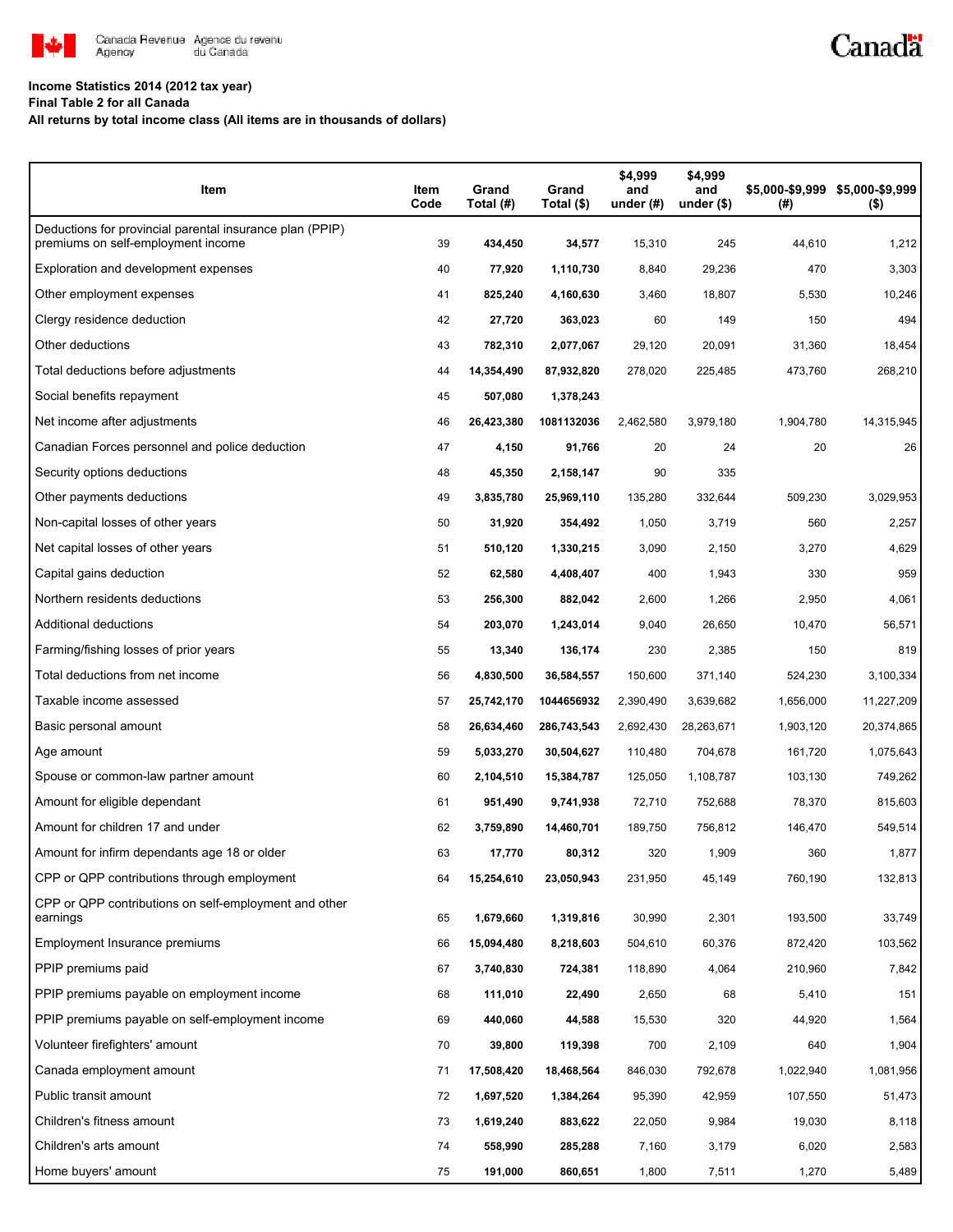

# Canadä

### **Income Statistics 2014 (2012 tax year)**

**Final Table 2 for all Canada**

**All returns by total income class (All items are in thousands of dollars)**

| Item                                                              | Item<br>Code | Grand<br>Total (#) | Grand<br>Total (\$) | \$4,999<br>and<br>under $(\#)$ | \$4,999<br>and<br>under $($)$ | (#)       | \$5,000-\$9,999 \$5,000-\$9,999<br>$($ \$) |
|-------------------------------------------------------------------|--------------|--------------------|---------------------|--------------------------------|-------------------------------|-----------|--------------------------------------------|
| Pension income amount                                             | 76           | 4,655,180          | 8,872,044           | 27,590                         | 37,580                        | 60,120    | 92,744                                     |
| Caregiver amount                                                  | 77           | 226,500            | 1,153,116           | 4,320                          | 21,007                        | 4,020     | 18,819                                     |
| Disability amount                                                 | 78           | 677,150            | 5,103,807           | 31,590                         | 242,804                       | 49,670    | 374,955                                    |
| Disability amount transferred from a dependant                    | 79           | 231,700            | 2,296,299           | 6,640                          | 72,560                        | 5,180     | 56,030                                     |
| Interest paid on student loans                                    | 80           | 625,110            | 318,771             | 4,510                          | 1,992                         | 4,330     | 1,673                                      |
| Tuition, education, and textbook amounts                          | 81           | 1,728,040          | 8,848,702           | 690                            | 824                           | 1,090     | 2,333                                      |
| Tuition, education, and textbook amounts transferred from a child | 82           | 719,240            | 3,609,991           | 650                            | 2,369                         | 620       | 2,159                                      |
| Amounts transferred from spouse or common-law partner             | 83           | 1,227,960          | 6,079,977           | 160,760                        | 733,834                       | 72,660    | 327,810                                    |
| Medical expenses                                                  | 84           | 4,417,730          | 10,705,945          | 101,830                        | 101,343                       | 121,970   | 139,703                                    |
| Total tax credits on personal amounts                             | 85           | 26,644,730         | 68,895,498          | 2,693,910                      | 5,066,044                     | 1,904,390 | 3,902,146                                  |
| Allowable charitable donations and government gifts               | 86           | 5,814,840          | 9,104,040           | 12,020                         | 3,161                         | 18,520    | 6,012                                      |
| Eligible cultural and ecological gifts                            | 87           | 7,720              | 78,728              |                                |                               | 100       | 105                                        |
| Total tax credit on donations and gifts                           | 88           | 5,772,340          | 2,489,540           | 10,950                         | 714                           | 17,540    | 1,388                                      |
| Total federal non-refundable tax credits                          | 89           | 26,645,750         | 71,385,038          | 2,694,060                      | 5,066,758                     | 1,904,490 | 3,903,534                                  |
| Federal dividend tax credit                                       | 90           | 3,658,110          | 8,476,479           | 10,580                         | 26                            | 8,200     | 60                                         |
| Overseas employment tax credit                                    | 91           | 7,150              | 74,183              |                                |                               |           |                                            |
| Minimum tax carryover                                             | 92           | 45,270             | 129,755             |                                |                               |           |                                            |
| Basic federal tax                                                 | 93           | 16,694,490         | 122,362,350         | 16,590                         | 9,713                         | 20,480    | 10,637                                     |
| Federal Foreign Tax Credit                                        | 94           | 1,179,890          | 952,711             | 210                            | 63                            | 280       | 84                                         |
| Federal Political contribution tax credit                         | 95           | 149,280            | 24,076              |                                |                               |           |                                            |
| <b>Investment Tax Credit</b>                                      | 96           | 43,120             | 92,376              |                                |                               |           |                                            |
| Labour-sponsored funds tax credit                                 | 97           | 340,680            | 151,366             | 20                             | 2                             | 30        | 4                                          |
| Alternative minimum tax payable                                   | 98           | 35,750             | 182,696             | 80                             | 1,577                         | 20        | 50                                         |
| Net federal tax                                                   | 99           | 16,642,730         | 121,233,442         | 16,190                         | 6,504                         | 20,010    | 10,227                                     |
| CPP contributions on self-employment                              | 100          | 1,292,790          | 2,030,467           | 23,450                         | 3,045                         | 154,880   | 52,865                                     |
| Social Benefits repayment                                         | 101          | 507,080            | 1,378,243           |                                |                               |           |                                            |
| <b>Net Provincial Tax</b>                                         | 102          | 12,608,790         | 51,555,948          | 7,380                          | 1,362                         | 17,260    | 2,970                                      |
| Total tax payable                                                 | 103          | 17,721,540         | 176,206,237         | 41,750                         | 10,919                        | 180,540   | 66,112                                     |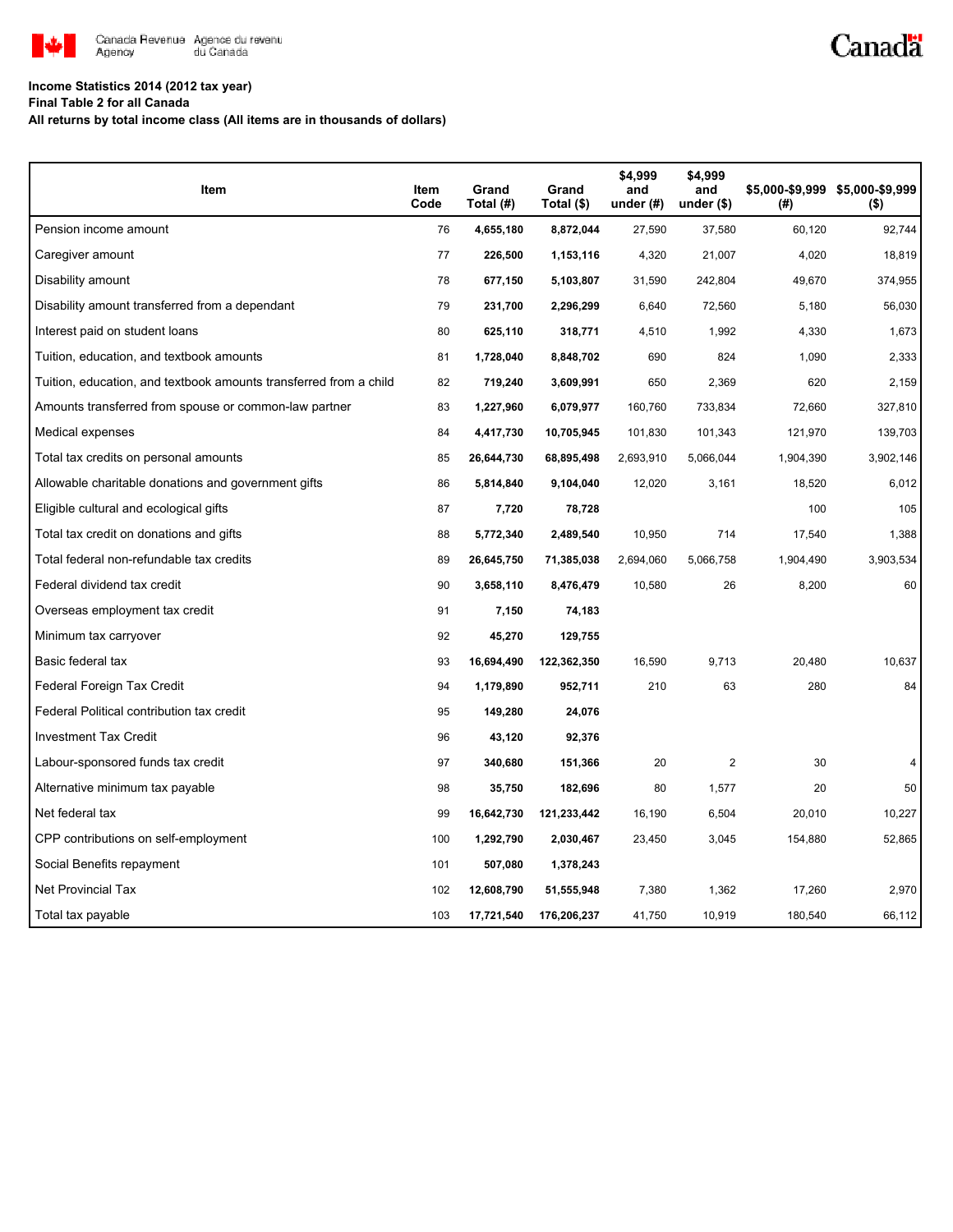| Item                                                                          | Item<br>Code   | (# )      | \$10,000-\$14,999 \$10,000-\$14,999 \$15,000-\$19,999 \$15,000-\$19,999 \$20,000-\$24,999 \$20,000-\$24,999<br>$($ \$) | (# )      | $($ \$)    | (# )      | $($ \$)    |
|-------------------------------------------------------------------------------|----------------|-----------|------------------------------------------------------------------------------------------------------------------------|-----------|------------|-----------|------------|
| Number of taxable returns                                                     | $\mathbf{1}$   | 504,760   |                                                                                                                        | 911,110   |            | 1,394,520 |            |
| Number of non-taxable returns                                                 | $\overline{c}$ | 1,853,670 |                                                                                                                        | 1,660,260 |            | 599,330   |            |
| Total number of returns                                                       | 3              | 2,358,430 |                                                                                                                        | 2,571,370 |            | 1,993,850 |            |
| Employment income                                                             | 4              | 1,097,560 | 10,675,751                                                                                                             | 1,071,470 | 14,678,260 | 1,081,480 | 19,531,158 |
| Commissions (from employment)                                                 | 5              | 31,180    | 45,807                                                                                                                 | 33,870    | 78,976     | 34,310    | 116,231    |
| Other employment income                                                       | 6              | 88,790    | 318,646                                                                                                                | 92,650    | 341,587    | 111,290   | 402,682    |
| Old Age Security pension (OASP)                                               | 7              | 479,210   | 2,368,365                                                                                                              | 1,147,270 | 6,698,299  | 709,190   | 4,388,430  |
| CPP or QPP benefits                                                           | 8              | 620,210   | 2,783,489                                                                                                              | 1,157,480 | 6,009,325  | 809,940   | 5,820,184  |
| Other pensions or superannuation                                              | 9              | 113,160   | 341,099                                                                                                                | 353,260   | 1,177,168  | 524,600   | 3,058,647  |
| Elected split-pension amount                                                  | 10             | 73,190    | 414,608                                                                                                                | 145,280   | 1,048,952  | 143,420   | 1,181,321  |
| Universal Child Care Benefit (UCCB)                                           | 11             | 168,990   | 251,631                                                                                                                | 139,460   | 207,785    | 119,260   | 174,120    |
| Employment Insurance and other<br>benefits                                    | 12             | 194,060   | 1,066,475                                                                                                              | 266,860   | 1,714,106  | 286,490   | 2,031,183  |
| Taxable amount of dividends from<br>taxable Canadian corporations             | 13             | 130,480   | 166,297                                                                                                                | 199,140   | 299,910    | 229,180   | 451,999    |
| Interest and other investment income                                          | 14             | 346,740   | 349,067                                                                                                                | 545,990   | 617,273    | 526,740   | 745,551    |
| Net partnership income (Limited or<br>non-active partners only)               | 15             | 1,180     | 644                                                                                                                    | 1,380     | $-313$     | 1,550     | $-779$     |
| Net rental income                                                             | 16             | 72,500    | 178,904                                                                                                                | 87,860    | 209,575    | 91,470    | 239,075    |
| Taxable capital gains                                                         | 17             | 69,970    | 81,434                                                                                                                 | 101,840   | 110,971    | 119,760   | 147,892    |
| Registered retirement savings plan<br>income (RRSP)                           | 18             | 98,350    | 325,168                                                                                                                | 124,440   | 438,086    | 146,480   | 566,525    |
| Other income                                                                  | 19             | 258,410   | 712,495                                                                                                                | 262,780   | 668,459    | 257,640   | 640,086    |
| Net business income                                                           | 20             | 265,100   | 2,134,074                                                                                                              | 214,740   | 2,109,475  | 170,280   | 1,958,760  |
| Net professional income                                                       | 21             | 22,770    | 164,076                                                                                                                | 20,320    | 183,966    | 17,130    | 185,293    |
| Net commission income                                                         | 22             | 22,460    | 132,565                                                                                                                | 20,200    | 144,970    | 17,740    | 150,784    |
| Net farming income                                                            | 23             | 30,430    | 104,185                                                                                                                | 29,200    | 86,664     | 24,940    | 96,879     |
| Net fishing income                                                            | 24             | 1,800     | 4,052                                                                                                                  | 2,440     | 9,962      | 2,910     | 18,471     |
| Workers' compensation benefits                                                | 25             | 33,150    | 155,010                                                                                                                | 53,830    | 323,439    | 67,920    | 507,152    |
| Social assistance payments                                                    | 26             | 527,550   | 4,560,127                                                                                                              | 303,600   | 1,997,174  | 137,380   | 940,930    |
| Net federal supplements                                                       | 27             | 362,360   | 1,861,907                                                                                                              | 926,490   | 5,655,444  | 379,000   | 1,147,837  |
| Total income assessed                                                         | 28             | 2,358,430 | 29,241,005                                                                                                             | 2,571,370 | 44,870,768 | 1,993,850 | 44,578,719 |
| Registered pension plan contributions<br>(RPP)                                | 29             | 53,080    | 25,275                                                                                                                 | 78,110    | 47,514     | 113,100   | 91,884     |
| <b>RRSP</b> deduction                                                         | 30             | 64,330    | 82,926                                                                                                                 | 119,220   | 183,370    | 180,500   | 322,527    |
| Deduction for elected split-pension<br>amount                                 | 31             | 4,040     | 6,052                                                                                                                  | 12,850    | 21,891     | 58,270    | 134,771    |
| Annual union, professional, or like<br>dues                                   | 32             | 208,180   | 41,353                                                                                                                 | 218,650   | 52,404     | 244,810   | 70,947     |
| Child care expenses                                                           | 33             | 68,580    | 142,737                                                                                                                | 83,250    | 200,762    | 94,460    | 258,383    |
| Business investment loss                                                      | 34             | 270       | 5,984                                                                                                                  | 360       | 8,471      | 430       | 8,494      |
| Moving expenses                                                               | 35             | 6,660     | 7,681                                                                                                                  | 7,450     | 10,237     | 7,880     | 13,255     |
| Support payments made                                                         | 36             | 730       | 2,364                                                                                                                  | 1,110     | 3,848      | 1,570     | 5,972      |
| Carrying charges and interest<br>expenses                                     | 37             | 55,210    | 41,864                                                                                                                 | 105,130   | 63,815     | 137,270   | 88,269     |
| Deductions for CPP/QPP contributions<br>on self-employment and other earnings | 38             | 257,740   | 88,013                                                                                                                 | 202,410   | 99,992     | 160,300   | 100,163    |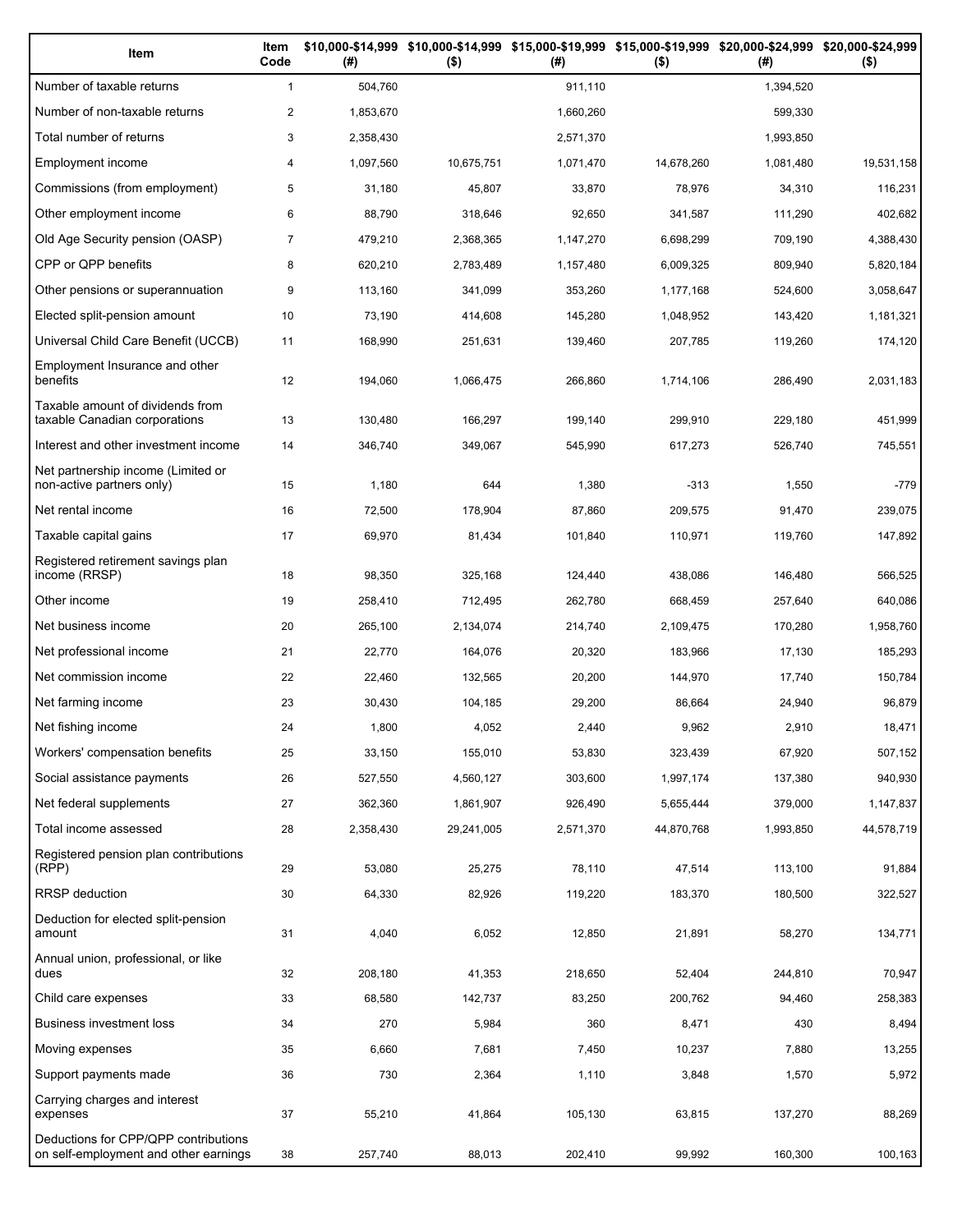| Item                                                                    | Item<br>Code | (#)           | $($ \$)    | \$10,000-\$14,999 \$10,000-\$14,999 \$15,000-\$19,999 \$15,000-\$19,999 \$20,000-\$24,999 \$20,000-\$24,999<br>(#) | $($ \$)    | (# )      | $($ \$)        |
|-------------------------------------------------------------------------|--------------|---------------|------------|--------------------------------------------------------------------------------------------------------------------|------------|-----------|----------------|
| Deductions for provincial parental<br>insurance plan (PPIP) premiums on |              |               | 2,692      |                                                                                                                    | 2,845      | 42,290    |                |
| self-employment income<br>Exploration and development expenses          | 39<br>40     | 65,290<br>380 | 1,744      | 53,870<br>580                                                                                                      | 1,487      | 830       | 2,672<br>4,450 |
| Other employment expenses                                               | 41           | 10,070        | 20,526     | 17,340                                                                                                             | 38,226     | 24,890    | 62,493         |
| Clergy residence deduction                                              | 42           | 290           | 1,291      | 500                                                                                                                | 2,727      | 920       | 5,584          |
| Other deductions                                                        | 43           | 49,230        | 28,495     | 68,330                                                                                                             | 41,542     | 75,150    | 47,560         |
| Total deductions before adjustments                                     | 44           | 631,700       | 500,522    | 698,720                                                                                                            | 780,364    | 797,780   | 1,218,338      |
| Social benefits repayment                                               | 45           |               |            |                                                                                                                    |            |           |                |
| Net income after adjustments                                            | 46           | 2,357,190     | 28,752,820 | 2,570,660                                                                                                          | 44,101,393 | 1,993,350 | 43,374,025     |
| Canadian Forces personnel and police                                    |              |               |            |                                                                                                                    |            |           |                |
| deduction                                                               | 47           | 20            | 6          | 20                                                                                                                 | 42         | 30        | 57             |
| Security options deductions                                             | 48           |               |            | 260                                                                                                                | 430        | 390       | 660            |
| Other payments deductions                                               | 49           | 862,360       | 6,577,390  | 1,136,410                                                                                                          | 7,976,427  | 517,130   | 2,596,011      |
| Non-capital losses of other years                                       | 50           | 3,160         | 5,721      | 4,230                                                                                                              | 12,626     | 3,990     | 17,354         |
| Net capital losses of other years                                       | 51           | 6,930         | 6,762      | 12,700                                                                                                             | 11,727     | 21,440    | 18,735         |
| Capital gains deduction                                                 | 52           | 690           | 1,598      | 1,080                                                                                                              | 2,847      | 1,550     | 5,747          |
| Northern residents deductions                                           | 53           | 6,040         | 12,128     | 10,680                                                                                                             | 26,408     | 12,280    | 31,910         |
| Additional deductions                                                   | 54           | 16,490        | 87,911     | 31,030                                                                                                             | 139,812    | 31,780    | 112,547        |
| Farming/fishing losses of prior years                                   | 55           | 730           | 1,781      | 1,010                                                                                                              | 3,602      | 1,100     | 4,939          |
| Total deductions from net income                                        | 56           | 887,620       | 6,693,589  | 1,169,190                                                                                                          | 8,173,967  | 564,340   | 2,788,015      |
| Taxable income assessed                                                 | 57           | 2,100,300     | 22,067,457 | 2,509,890                                                                                                          | 35,948,322 | 1,971,850 | 40,589,743     |
| Basic personal amount                                                   | 58           | 2,355,310     | 25,360,846 | 2,569,000                                                                                                          | 27,727,537 | 1,992,020 | 21,510,579     |
| Age amount                                                              | 59           | 481,400       | 3,228,858  | 1,148,230                                                                                                          | 7,713,050  | 709,950   | 4,769,450      |
| Spouse or common-law partner<br>amount                                  | 60           | 156,010       | 1,110,621  | 197,140                                                                                                            | 1,313,401  | 191,010   | 1,271,431      |
| Amount for eligible dependant                                           | 61           | 111,430       | 1,168,411  | 92,700                                                                                                             | 962,713    | 77,290    | 793,658        |
| Amount for children 17 and under                                        | 62           | 207,300       | 790,181    | 203,940                                                                                                            | 790,256    | 198,160   | 755,012        |
| Amount for infirm dependants age 18<br>or older                         | 63           | 620           | 3,416      | 930                                                                                                                | 4,369      | 1,270     | 5,892          |
| CPP or QPP contributions through                                        |              |               |            |                                                                                                                    |            |           |                |
| employment<br>CPP or QPP contributions on                               | 64           | 951,860       | 337,764    | 984,120                                                                                                            | 543,344    | 1,014,960 | 782,870        |
| self-employment and other earnings                                      | 65           | 257,740       | 88,013     | 202,410                                                                                                            | 99,992     | 160,300   | 100,163        |
| Employment Insurance premiums                                           | 66           | 960,710       | 175,483    | 966.140                                                                                                            | 241,769    | 989,050   | 321,135        |
| PPIP premiums paid                                                      | 67           | 245,770       | 14,059     | 254,870                                                                                                            | 20,188     | 269,650   | 27,765         |
| PPIP premiums payable on<br>employment income                           | 68           | 6,480         | 275        | 6,090                                                                                                              | 355        | 5,580     | 440            |
| PPIP premiums payable on<br>self-employment income                      | 69           | 65,760        | 3,473      | 54,450                                                                                                             | 3,669      | 42,810    | 3,446          |
| Volunteer firefighters' amount                                          | 70           | 910           | 2,714      | 1,340                                                                                                              | 4,008      | 1,760     | 5,274          |
| Canada employment amount                                                | 71           | 1,119,630     | 1,185,725  | 1,101,020                                                                                                          | 1,169,668  | 1,131,160 | 1,193,225      |
| Public transit amount                                                   | 72           | 131,420       | 70,440     | 131,830                                                                                                            | 82,048     | 126,650   | 90,815         |
| Children's fitness amount                                               | 73           | 30,570        | 13,250     | 40,520                                                                                                             | 17,995     | 49,690    | 22,129         |
| Children's arts amount                                                  | 74           | 9,320         | 4,199      | 12,440                                                                                                             | 5,647      | 15,450    | 6,906          |
| Home buyers' amount                                                     | 75           | 2,500         | 10,527     | 4,700                                                                                                              | 19,658     | 7,810     | 33,495         |
| Pension income amount                                                   | 76           | 172,660       | 278,360    | 456,900                                                                                                            | 765,826    | 613,150   | 1,158,215      |
| Caregiver amount                                                        | 77           | 6,480         | 29,158     | 10,090                                                                                                             | 45,634     | 13,590    | 62,538         |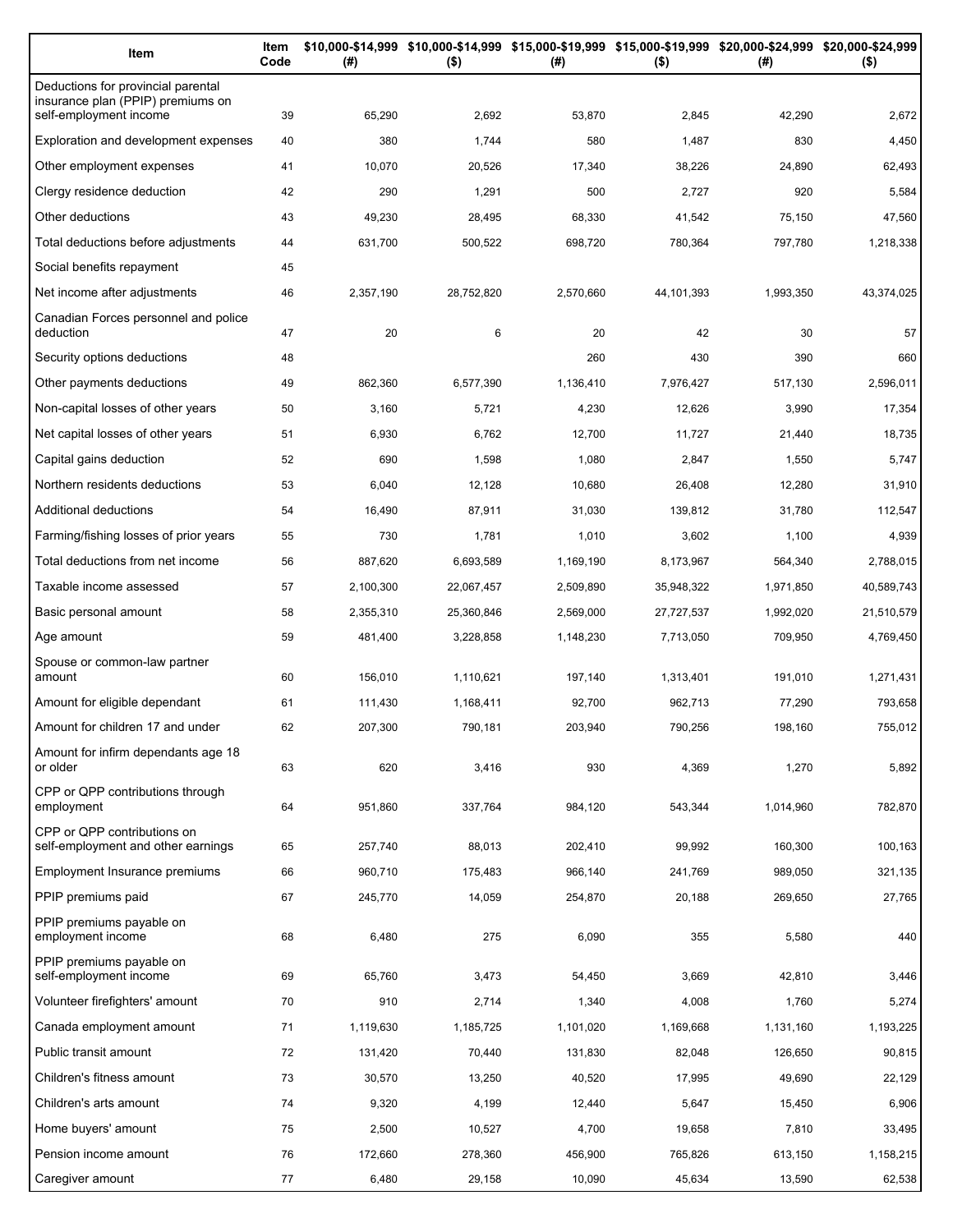| Item                                                                 | Item<br>Code | (#)       | $($ \$)   | (#)       | $($ \$)   | \$10,000-\$14,999 \$10,000-\$14,999 \$15,000-\$19,999 \$15,000-\$19,999 \$20,000-\$24,999 \$20,000-\$24,999<br>(# ) | $($ \$)   |
|----------------------------------------------------------------------|--------------|-----------|-----------|-----------|-----------|---------------------------------------------------------------------------------------------------------------------|-----------|
| Disability amount                                                    | 78           | 93,820    | 704,767   | 89,830    | 675,201   | 83,150                                                                                                              | 624,027   |
| Disability amount transferred from a<br>dependant                    | 79           | 7,720     | 80,998    | 9,980     | 96,658    | 11,570                                                                                                              | 104,794   |
| Interest paid on student loans                                       | 80           | 13,040    | 4,762     | 30,520    | 12,574    | 43,610                                                                                                              | 18,512    |
| Tuition, education, and textbook<br>amounts                          | 81           | 180,790   | 195,070   | 298,910   | 1,063,793 | 221,510                                                                                                             | 1,261,801 |
| Tuition, education, and textbook<br>amounts transferred from a child | 82           | 2,620     | 5,993     | 9,070     | 31,580    | 16,940                                                                                                              | 70,673    |
| Amounts transferred from spouse or<br>common-law partner             | 83           | 167,250   | 879.851   | 166,310   | 897,229   | 141,060                                                                                                             | 764,284   |
| Medical expenses                                                     | 84           | 228,540   | 324,090   | 466,820   | 856.115   | 566,770                                                                                                             | 1,154,605 |
| Total tax credits on personal amounts                                | 85           | 2,356,220 | 5,410,731 | 2,569,810 | 6,774,694 | 1,992,620                                                                                                           | 5,537,042 |
| Allowable charitable donations and<br>government gifts               | 86           | 59,530    | 22,934    | 165,250   | 133,482   | 289,880                                                                                                             | 236,062   |
| Eligible cultural and ecological gifts                               | 87           | 250       | 184       | 460       | 229       | 600                                                                                                                 | 442       |
| Total tax credit on donations and gifts                              | 88           | 57,950    | 5,285     | 161,910   | 21,466    | 285,940                                                                                                             | 42,941    |
| Total federal non-refundable tax credits                             | 89           | 2,356,320 | 5,416,016 | 2,569,880 | 6,796,160 | 1,992,670                                                                                                           | 5,579,982 |
| Federal dividend tax credit                                          | 90           | 47,120    | 3,341     | 91,090    | 13,913    | 162,870                                                                                                             | 34,370    |
| Overseas employment tax credit                                       | 91           |           |           | 50        | 24        | 60                                                                                                                  | 38        |
| Minimum tax carryover                                                | 92           | 320       | 62        | 790       | 376       | 1,400                                                                                                               | 972       |
| Basic federal tax                                                    | 93           | 335,560   | 72,983    | 802,960   | 436,612   | 1,192,590                                                                                                           | 1,062,015 |
| Federal Foreign Tax Credit                                           | 94           | 5,790     | 298       | 18,040    | 1,299     | 36,740                                                                                                              | 2,507     |
| Federal Political contribution tax credit                            | 95           | 410       | 32        | 1,280     | 128       | 4,030                                                                                                               | 412       |
| <b>Investment Tax Credit</b>                                         | 96           | 420       | 44        | 760       | 221       | 940                                                                                                                 | 381       |
| Labour-sponsored funds tax credit                                    | 97           | 390       | 49        | 2,340     | 436       | 5,840                                                                                                               | 1,419     |
| Alternative minimum tax payable                                      | 98           | 20        | 74        | 20        | 48        |                                                                                                                     |           |
| Net federal tax                                                      | 99           | 330,310   | 72,997    | 796,440   | 435,039   | 1,184,550                                                                                                           | 1,058,179 |
| CPP contributions on self-employment                                 | 100          | 197,050   | 133,169   | 151,940   | 149,259   | 120,390                                                                                                             | 149,759   |
| Social Benefits repayment                                            | 101          |           |           |           |           |                                                                                                                     |           |
| Net Provincial Tax                                                   | 102          | 91,670    | 18,718    | 413,620   | 118,128   | 931,870                                                                                                             | 413,029   |
| Total tax payable                                                    | 103          | 504,760   | 225,006   | 911,110   | 702,611   | 1,394,520                                                                                                           | 1,621,245 |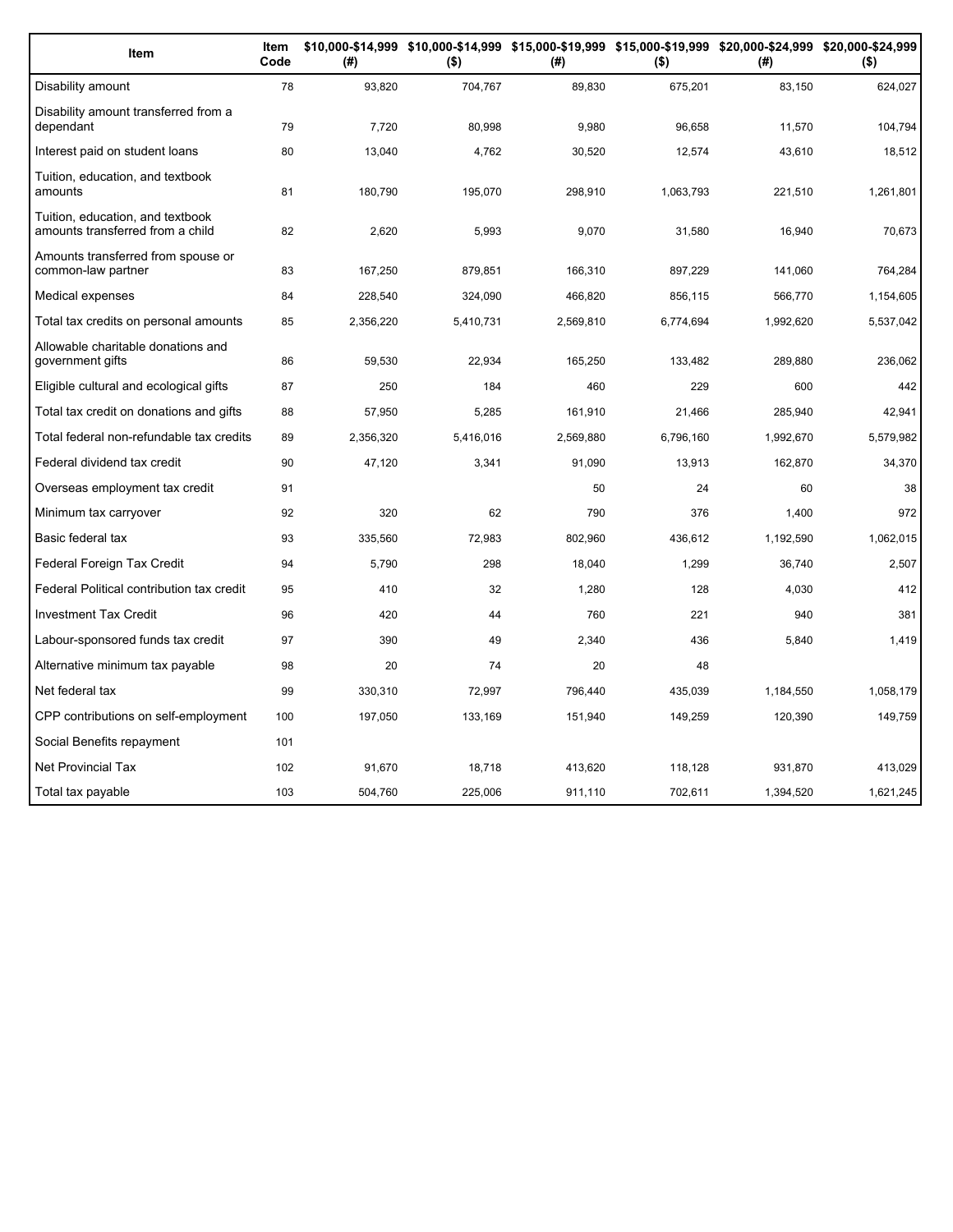| Item                                                                          | Item<br>Code   | (# )      | \$25,000-\$29,999 \$25,000-\$29,999<br>$($ \$) | (# )      | \$30,000-\$34,999 \$30,000-\$34,999 \$35,000-\$39,999 \$35,000-\$39,999<br>$($ \$) | (# )      | $($ \$)    |
|-------------------------------------------------------------------------------|----------------|-----------|------------------------------------------------|-----------|------------------------------------------------------------------------------------|-----------|------------|
| Number of taxable returns                                                     | $\mathbf{1}$   | 1,420,510 |                                                | 1,472,740 |                                                                                    | 1,450,280 |            |
| Number of non-taxable returns                                                 | $\overline{c}$ | 209,440   |                                                | 98,180    |                                                                                    | 52.240    |            |
| Total number of returns                                                       | 3              | 1,629,960 |                                                | 1,570,910 |                                                                                    | 1,502,520 |            |
| Employment income                                                             | 4              | 1,056,800 | 23,710,650                                     | 1,075,750 | 29,201,111                                                                         | 1,082,970 | 34,688,856 |
| Commissions (from employment)                                                 | 5              | 34,200    | 160,390                                        | 33,360    | 200,696                                                                            | 32,120    | 247,446    |
| Other employment income                                                       | 6              | 125,770   | 459,531                                        | 145,320   | 495,622                                                                            | 157,630   | 505,369    |
| Old Age Security pension (OASP)                                               | 7              | 436,460   | 2,685,185                                      | 391,180   | 2,407,104                                                                          | 331,930   | 2,035,557  |
| CPP or QPP benefits                                                           | 8              | 536,400   | 4,008,335                                      | 491,890   | 3,746,106                                                                          | 432,420   | 3,339,179  |
| Other pensions or superannuation                                              | 9              | 395,600   | 3,968,120                                      | 383,910   | 5,221,891                                                                          | 350,970   | 6,091,549  |
| Elected split-pension amount                                                  | 10             | 99,700    | 1,060,715                                      | 119,690   | 1,416,573                                                                          | 103,830   | 1,320,399  |
| Universal Child Care Benefit (UCCB)                                           | 11             | 108,820   | 157,455                                        | 100,850   | 145,117                                                                            | 91,870    | 132,125    |
| Employment Insurance and other<br>benefits                                    | 12             | 281,940   | 2,140,398                                      | 261,810   | 2,009,574                                                                          | 227,080   | 1,677,587  |
| Taxable amount of dividends from<br>taxable Canadian corporations             | 13             | 208,430   | 618,953                                        | 223,300   | 800,849                                                                            | 234,330   | 1,079,186  |
| Interest and other investment income                                          | 14             | 414,410   | 662,777                                        | 408,420   | 681,372                                                                            | 394,900   | 672,940    |
| Net partnership income (Limited or<br>non-active partners only)               | 15             | 1,650     | $-400$                                         | 1,920     | 54                                                                                 | 2,200     | $-581$     |
| Net rental income                                                             | 16             | 82,630    | 212,900                                        | 83,470    | 212,955                                                                            | 83,530    | 209,501    |
| Taxable capital gains                                                         | 17             | 107,160   | 166,759                                        | 112,290   | 189,303                                                                            | 114,990   | 210,497    |
| Registered retirement savings plan<br>income (RRSP)                           | 18             | 144,220   | 612,024                                        | 155,920   | 681,974                                                                            | 166,400   | 756,423    |
| Other income                                                                  | 19             | 226,830   | 605,198                                        | 229,710   | 628,979                                                                            | 230,790   | 671,153    |
| Net business income                                                           | 20             | 136,670   | 1,786,283                                      | 115,310   | 1,585,307                                                                          | 100,500   | 1,402,982  |
| Net professional income                                                       | 21             | 15,100    | 193,426                                        | 13,600    | 188,737                                                                            | 12,930    | 193,377    |
| Net commission income                                                         | 22             | 15,380    | 154,679                                        | 13,820    | 158,001                                                                            | 12,710    | 158,523    |
| Net farming income                                                            | 23             | 21,500    | 103,527                                        | 20,620    | 129,762                                                                            | 18,930    | 108,938    |
| Net fishing income                                                            | 24             | 3,190     | 27.138                                         | 2,740     | 28,922                                                                             | 2,260     | 31,274     |
| Workers' compensation benefits                                                | 25             | 64,870    | 566,513                                        | 62,150    | 575,012                                                                            | 56,770    | 537,198    |
| Social assistance payments                                                    | 26             | 50,930    | 351,941                                        | 23,920    | 144,831                                                                            | 13,380    | 79,666     |
| Net federal supplements                                                       | 27             | 79,460    | 266,758                                        | 33,370    | 110,617                                                                            | 18,780    | 54,664     |
| Total income assessed                                                         | 28             | 1,629,960 | 44,750,554                                     | 1,570,910 | 51,032,029                                                                         | 1,502,520 | 56,272,208 |
| Registered pension plan contributions<br>(RPP)                                | 29             | 160,640   | 166,766                                        | 230,730   | 305,331                                                                            | 315,070   | 524,170    |
| <b>RRSP</b> deduction                                                         | 30             | 239,960   | 483,724                                        | 311,110   | 684,478                                                                            | 376,920   | 918,402    |
| Deduction for elected split-pension<br>amount                                 | 31             | 82,480    | 333,657                                        | 95,350    | 502,031                                                                            | 109,410   | 666,706    |
| Annual union, professional, or like<br>dues                                   | 32             | 281,420   | 98,107                                         | 331,210   | 137,846                                                                            | 387,280   | 190,901    |
| Child care expenses                                                           | 33             | 102,050   | 305,989                                        | 106,970   | 349,095                                                                            | 106,920   | 370,590    |
| Business investment loss                                                      | 34             | 510       | 12,021                                         | 530       | 10,128                                                                             | 540       | 10,209     |
| Moving expenses                                                               | 35             | 7,840     | 15,853                                         | 7,250     | 16,181                                                                             | 6,530     | 17,506     |
| Support payments made                                                         | 36             | 1,900     | 8,459                                          | 2,370     | 12,018                                                                             | 2,860     | 16,031     |
| Carrying charges and interest<br>expenses                                     | 37             | 127,220   | 100,661                                        | 135,400   | 112,017                                                                            | 141,920   | 126,835    |
| Deductions for CPP/QPP contributions<br>on self-employment and other earnings | 38             | 130,010   | 97,655                                         | 107,870   | 90,950                                                                             | 92,590    | 84,555     |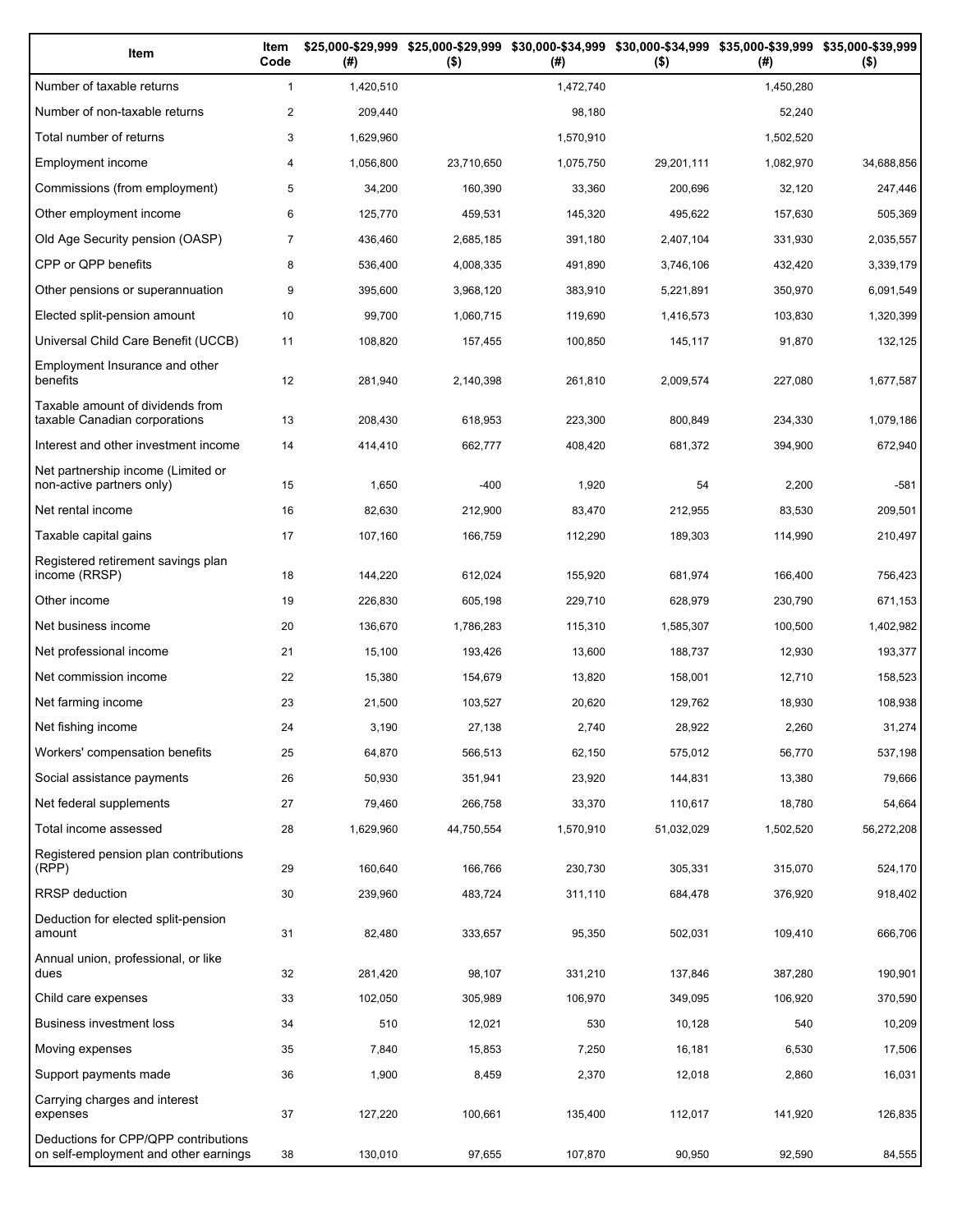| Item                                                                    | Item<br>Code | (#)               | $($ \$)             | \$25,000-\$29,999 \$25,000-\$29,999 \$30,000-\$34,999 \$30,000-\$34,999 \$35,000-\$39,999 \$35,000-\$39,999<br>(#) | $($ \$)             | (#)               | $($ \$)           |
|-------------------------------------------------------------------------|--------------|-------------------|---------------------|--------------------------------------------------------------------------------------------------------------------|---------------------|-------------------|-------------------|
| Deductions for provincial parental<br>insurance plan (PPIP) premiums on |              |                   |                     |                                                                                                                    |                     |                   |                   |
| self-employment income<br>Exploration and development expenses          | 39<br>40     | 33,370<br>920     | 2,420               | 26,660                                                                                                             | 2,061               | 21,800            | 1,711<br>3,838    |
|                                                                         |              |                   | 2,310               | 1,160                                                                                                              | 3,432               | 1,310             |                   |
| Other employment expenses<br>Clergy residence deduction                 | 41<br>42     | 31,570<br>1,320   | 86,323<br>9,236     | 37,680<br>1,960                                                                                                    | 112,181<br>15,379   | 42,550<br>2,090   | 136,733<br>18,474 |
| Other deductions                                                        | 43           |                   |                     |                                                                                                                    |                     |                   | 47,812            |
| Total deductions before adjustments                                     | 44           | 70,060<br>836,900 | 45,673<br>1,769,698 | 66,460<br>916,690                                                                                                  | 48,286<br>2,402,078 | 60,390<br>990,580 | 3,134,970         |
| Social benefits repayment                                               | 45           |                   |                     |                                                                                                                    |                     |                   |                   |
| Net income after adjustments                                            | 46           | 1,629,570         | 42,990,708          | 1,570,630                                                                                                          | 48,637,261          | 1,502,290         | 53,142,665        |
| Canadian Forces personnel and police                                    |              |                   |                     |                                                                                                                    |                     |                   |                   |
| deduction                                                               | 47           | 30                | 86                  | 20                                                                                                                 | 54                  | 40                | 120               |
| Security options deductions                                             | 48           | 420               | 820                 | 440                                                                                                                | 857                 | 520               | 1,040             |
| Other payments deductions                                               | 49           | 178,760           | 1,185,219           | 113,300                                                                                                            | 830,470             | 85,860            | 671,718           |
| Non-capital losses of other years                                       | 50           | 3,400             | 19,127              | 2,810                                                                                                              | 18,952              | 2,140             | 16,392            |
| Net capital losses of other years                                       | 51           | 23,010            | 22,949              | 26,380                                                                                                             | 27,659              | 28,250            | 30,468            |
| Capital gains deduction                                                 | 52           | 1,680             | 9,567               | 1,810                                                                                                              | 12,152              | 2,030             | 16,759            |
| Northern residents deductions                                           | 53           | 12,430            | 34,499              | 12,850                                                                                                             | 37,282              | 12,610            | 37,327            |
| Additional deductions                                                   | 54           | 19,070            | 80,098              | 15,530                                                                                                             | 75,445              | 12,770            | 65,988            |
| Farming/fishing losses of prior years                                   | 55           | 1,040             | 6,584               | 880                                                                                                                | 6,544               | 820               | 7,771             |
| Total deductions from net income                                        | 56           | 230,360           | 1,359,024           | 167,750                                                                                                            | 1,009,518           | 139,920           | 847,679           |
| Taxable income assessed                                                 | 57           | 1,622,010         | 41,634,488          | 1,566,320                                                                                                          | 47,629,811          | 1,499,350         | 52,298,477        |
| Basic personal amount                                                   | 58           | 1,628,360         | 17,591,032          | 1,569,670                                                                                                          | 16,964,725          | 1,501,440         | 16,232,242        |
| Age amount                                                              | 59           | 437,100           | 2,936,350           | 391,770                                                                                                            | 2,627,641           | 332,540           | 2,112,831         |
| Spouse or common-law partner<br>amount                                  | 60           | 146,220           | 993,063             | 126,690                                                                                                            | 885,105             | 113,220           | 805,281           |
| Amount for eligible dependant                                           | 61           | 67,300            | 688,095             | 63,200                                                                                                             | 644,183             | 59,850            | 608,800           |
| Amount for children 17 and under                                        | 62           | 194,980           | 732,946             | 202,410                                                                                                            | 754,772             | 209,630           | 780,220           |
| Amount for infirm dependants age 18                                     |              |                   |                     |                                                                                                                    |                     |                   |                   |
| or older                                                                | 63           | 1,180             | 5,247               | 1,280                                                                                                              | 5,602               | 1,360             | 5,884             |
| CPP or QPP contributions through<br>employment                          | 64           | 1,002,970         | 992,835             | 1,027,380                                                                                                          | 1,262,300           | 1,038,010         | 1,533,932         |
| CPP or QPP contributions on<br>self-employment and other earnings       | 65           | 130,010           | 97,655              | 107,870                                                                                                            | 90,950              | 92,590            | 84,555            |
| Employment Insurance premiums                                           | 66           | 978,750           | 391,059             | 998,540                                                                                                            | 479,197             | 1,009,660         | 569,782           |
| PPIP premiums paid                                                      | 67           | 276,750           | 35,290              | 296,060                                                                                                            | 45,755              | 301,800           | 55,081            |
| PPIP premiums payable on<br>employment income                           | 68           | 5,230             | 512                 | 5,390                                                                                                              | 655                 | 5,410             | 802               |
| PPIP premiums payable on<br>self-employment income                      | 69           | 33,850            | 3,122               | 27,120                                                                                                             | 2,659               | 22,230            | 2,208             |
| Volunteer firefighters' amount                                          | 70           | 2,110             | 6,330               | 2,800                                                                                                              | 8,399               | 3,010             | 9,021             |
| Canada employment amount                                                | 71           | 1,115,120         | 1,172,030           | 1,145,210                                                                                                          | 1,197,354           | 1,155,750         | 1,207,393         |
| Public transit amount                                                   | 72           | 114,900           | 90,969              | 108,590                                                                                                            | 91,440              | 104,510           | 92,069            |
| Children's fitness amount                                               | 73           | 59,560            | 26,564              | 70,320                                                                                                             | 31,459              | 80,720            | 36,543            |
| Children's arts amount                                                  | 74           | 18,240            | 8,137               | 21,050                                                                                                             | 9,376               | 23,930            | 10,695            |
| Home buyers' amount                                                     | 75           | 10,880            | 47,183              | 14,250                                                                                                             | 62,081              | 16,760            | 73,788            |
| Pension income amount                                                   | 76           | 452,650           | 884,909             | 437,900                                                                                                            | 862,302             | 396,950           | 782,893           |
| Caregiver amount                                                        | 77           | 15,000            | 71,776              | 16,860                                                                                                             | 82,718              | 17,690            | 88,543            |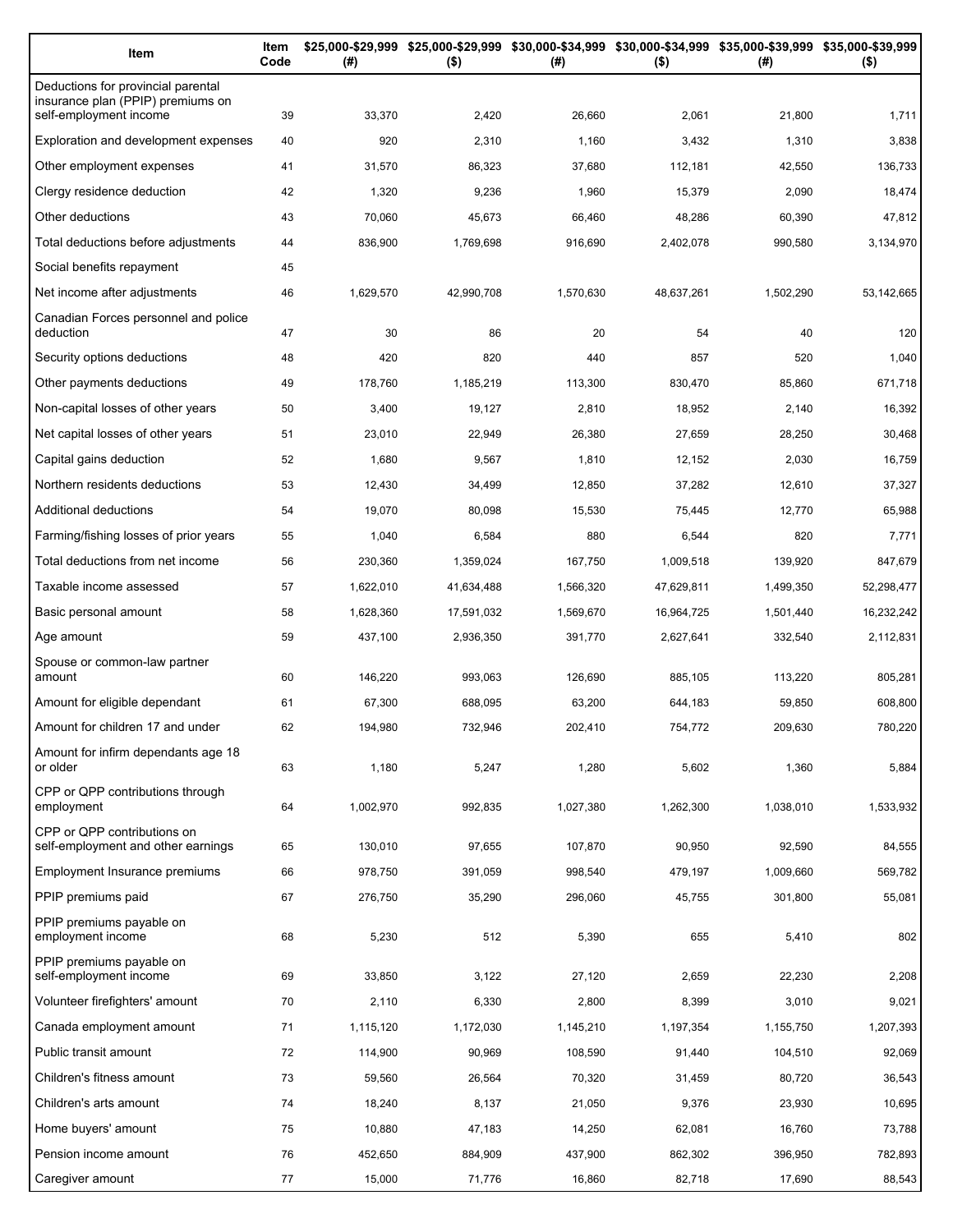| Item                                                                 | Item<br>Code | (#)       | \$25,000-\$29,999 \$25,000-\$29,999 \$30,000-\$34,999 \$30,000-\$34,999 \$35,000-\$39,999 \$35,000-\$39,999<br>$($ \$) | (#)       | $($ \$)   | (# )      | $($ \$)   |
|----------------------------------------------------------------------|--------------|-----------|------------------------------------------------------------------------------------------------------------------------|-----------|-----------|-----------|-----------|
| Disability amount                                                    | 78           | 63,820    | 480,945                                                                                                                | 54,890    | 413,841   | 44,490    | 335,611   |
| Disability amount transferred from a<br>dependant                    | 79           | 12,900    | 117,011                                                                                                                | 14,500    | 134,665   | 15,950    | 150,696   |
| Interest paid on student loans                                       | 80           | 52,680    | 23,411                                                                                                                 | 59,540    | 27,878    | 61,180    | 29,926    |
| Tuition, education, and textbook<br>amounts                          | 81           | 175,290   | 1,140,615                                                                                                              | 145,000   | 969,336   | 119,330   | 802,924   |
| Tuition, education, and textbook<br>amounts transferred from a child | 82           | 23,220    | 102,177                                                                                                                | 29,940    | 136,294   | 35,830    | 166,526   |
| Amounts transferred from spouse or<br>common-law partner             | 83           | 103,500   | 539,536                                                                                                                | 80,980    | 397,821   | 62,840    | 295,698   |
| Medical expenses                                                     | 84           | 491,460   | 1,084,903                                                                                                              | 461,000   | 1,047,428 | 403,430   | 967,942   |
| Total tax credits on personal amounts                                | 85           | 1,628,860 | 4,539,640                                                                                                              | 1,570,110 | 4,385,501 | 1,501,830 | 4,176,408 |
| Allowable charitable donations and<br>government gifts               | 86           | 323,630   | 247,120                                                                                                                | 373,140   | 292,344   | 397,620   | 355,896   |
| Eligible cultural and ecological gifts                               | 87           |           |                                                                                                                        | 540       | 355       | 570       | 502       |
| Total tax credit on donations and gifts                              | 88           | 319,790   | 60,367                                                                                                                 | 369,330   | 77,296    | 393,830   | 87,922    |
| Total federal non-refundable tax credits                             | 89           | 1,628,980 | 4,600,007                                                                                                              | 1,570,160 | 4,462,797 | 1,501,860 | 4,264,330 |
| Federal dividend tax credit                                          | 90           | 182,740   | 60,084                                                                                                                 | 212,660   | 88,792    | 230,230   | 126,559   |
| Overseas employment tax credit                                       | 91           | 60        | 59                                                                                                                     | 70        | 80        | 80        | 139       |
| Minimum tax carryover                                                | 92           | 1,650     | 1,660                                                                                                                  | 1,820     | 2,422     | 1,890     | 3,342     |
| Basic federal tax                                                    | 93           | 1,285,620 | 1,798,376                                                                                                              | 1,393,760 | 2,685,512 | 1,401,540 | 3,503,043 |
| Federal Foreign Tax Credit                                           | 94           | 47,380    | 3,907                                                                                                                  | 59.160    | 5.492     | 66.570    | 7,339     |
| Federal Political contribution tax credit                            | 95           | 5,680     | 627                                                                                                                    | 7,560     | 874       | 8,600     | 1,080     |
| <b>Investment Tax Credit</b>                                         | 96           | 1,090     | 587                                                                                                                    | 1,250     | 790       | 1,230     | 886       |
| Labour-sponsored funds tax credit                                    | 97           | 10,920    | 3,032                                                                                                                  | 18,610    | 5,507     | 27,640    | 8,764     |
| Alternative minimum tax payable                                      | 98           | 40        | 125                                                                                                                    | 40        | 123       | 50        | 92        |
| Net federal tax                                                      | 99           | 1,280,820 | 1,791,413                                                                                                              | 1,390,070 | 2,674,063 | 1,398,490 | 3,486,172 |
| CPP contributions on self-employment                                 | 100          | 98,220    | 147,708                                                                                                                | 82,430    | 140,306   | 71,690    | 133,984   |
| Social Benefits repayment                                            | 101          |           |                                                                                                                        |           |           |           |           |
| Net Provincial Tax                                                   | 102          | 1,002,490 | 755,383                                                                                                                | 1,040,420 | 1,073,399 | 1,036,390 | 1,372,953 |
| Total tax payable                                                    | 103          | 1,420,510 | 2,694,824                                                                                                              | 1,472,740 | 3,888,116 | 1,450,280 | 4,993,557 |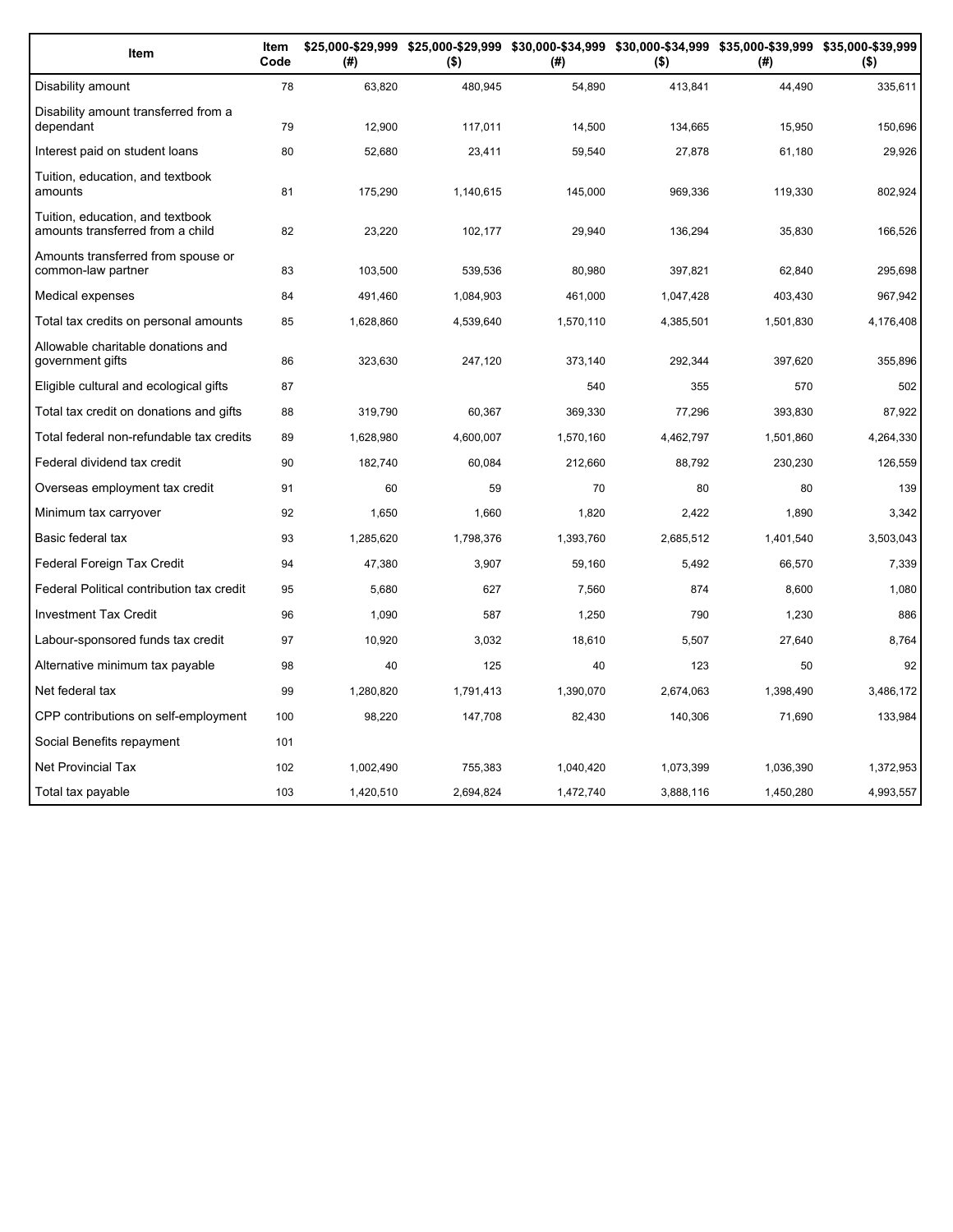| Item                                                                                           | Item<br>Code | (# )      | \$40,000-\$44,999 \$40,000-\$44,999 \$45,000-\$49,999 \$45,000-\$49,999<br>$($ \$) | (#)       | $($ \$)    | \$50,000-<br>\$54,999<br>(# ) | \$50,000-<br>\$54,999<br>$($ \$) |
|------------------------------------------------------------------------------------------------|--------------|-----------|------------------------------------------------------------------------------------|-----------|------------|-------------------------------|----------------------------------|
| Number of taxable returns                                                                      | $\mathbf{1}$ | 1,380,490 |                                                                                    | 1,173,630 |            | 1,017,260                     |                                  |
| Number of non-taxable returns                                                                  | 2            | 30,150    |                                                                                    | 18,410    |            | 12,510                        |                                  |
| Total number of returns                                                                        | 3            | 1,410,650 |                                                                                    | 1,192,040 |            | 1,029,780                     |                                  |
| Employment income                                                                              | 4            | 1,028,510 | 37,448,459                                                                         | 921,200   | 37,931,698 |                               | 818,270 37,536,814               |
| Commissions (from employment)                                                                  | 5            | 30,340    | 287,770                                                                            | 27,250    | 317,819    | 24,300                        | 344,956                          |
| Other employment income                                                                        | 6            | 159.150   | 507,978                                                                            | 141,930   | 442,760    | 127,190                       | 390,428                          |
| Old Age Security pension (OASP)                                                                | 7            | 301,400   | 1,842,434                                                                          | 215,580   | 1,307,982  | 167,240                       | 1,008,496                        |
| CPP or QPP benefits                                                                            | 8            | 403,400   | 3,103,176                                                                          | 299,570   | 2,348,351  | 236,710                       | 1,876,460                        |
| Other pensions or superannuation                                                               | 9            | 339,100   | 7,034,593                                                                          | 255,710   | 6,428,330  | 204,560                       | 5,862,888                        |
| Elected split-pension amount                                                                   | 10           | 124,980   | 1,651,971                                                                          | 58,740    | 720,667    | 35,000                        | 418,316                          |
| Universal Child Care Benefit (UCCB)                                                            | 11           | 79,870    | 116,381                                                                            | 66,020    | 96,376     | 53,730                        | 79,139                           |
| Employment Insurance and other benefits                                                        | 12           | 190,690   | 1,364,824                                                                          | 148,930   | 1,050,376  | 115,550                       | 807,079                          |
| Taxable amount of dividends from taxable Canadian<br>corporations                              | 13           | 254,040   | 1,329,785                                                                          | 223,400   | 1,399,756  | 205,200                       | 1,632,789                        |
| Interest and other investment income                                                           | 14           | 396,410   | 706,341                                                                            | 334,240   | 594,019    | 293,770                       | 527,308                          |
| Net partnership income (Limited or non-active<br>partners only)                                | 15           | 2,560     | $-973$                                                                             | 2,660     | 46         | 2,710                         | 301                              |
| Net rental income                                                                              | 16           | 85,380    | 221,846                                                                            | 76,050    | 186,412    | 69,570                        | 176,324                          |
| Taxable capital gains                                                                          | 17           | 122,560   | 252,647                                                                            | 107,030   | 244,948    | 96,400                        | 249,285                          |
| Registered retirement savings plan income (RRSP)                                               | 18           | 170,840   | 813,150                                                                            | 150,180   | 708,348    | 134,650                       | 646,359                          |
| Other income                                                                                   | 19           | 234,230   | 709,196                                                                            | 199,210   | 617,147    | 173,020                       | 550,880                          |
| Net business income                                                                            | 20           | 91,740    | 1,318,171                                                                          | 76,140    | 1,125,669  | 64,750                        | 995,433                          |
| Net professional income                                                                        | 21           | 12,400    | 196,261                                                                            | 11,530    | 198,741    | 10,690                        | 200,633                          |
| Net commission income                                                                          | 22           | 11,610    | 158,024                                                                            | 10,110    | 158,254    | 8,580                         | 147,872                          |
| Net farming income                                                                             | 23           | 20,720    | 190,412                                                                            | 16,470    | 118,049    | 13,770                        | 101,699                          |
| Net fishing income                                                                             | 24           | 2,040     | 36,378                                                                             | 1,730     | 36,321     | 1,350                         | 30,274                           |
| Workers' compensation benefits                                                                 | 25           | 47,830    | 474,985                                                                            | 39,740    | 404,103    | 31,850                        | 324,174                          |
| Social assistance payments                                                                     | 26           | 7,670     | 43,656                                                                             | 5,100     | 27,932     | 3,290                         | 17,176                           |
| Net federal supplements                                                                        | 27           | 10,450    | 29,501                                                                             | 5,500     | 15,599     | 3,300                         | 9,751                            |
| Total income assessed                                                                          | 28           | 1,410,650 | 59,898,959                                                                         | 1,192,040 | 56,540,543 | 1,029,780                     | 53,988,365                       |
| Registered pension plan contributions (RPP)                                                    | 29           | 346,580   | 706,654                                                                            | 355,190   | 863,517    | 341,140                       | 956,185                          |
| RRSP deduction                                                                                 | 30           | 411,120   | 1,131,129                                                                          | 414,470   | 1,290,145  | 396,910                       | 1,397,132                        |
| Deduction for elected split-pension amount                                                     | 31           | 110,890   | 811,971                                                                            | 106,540   | 944,789    | 91,470                        | 998,222                          |
| Annual union, professional, or like dues                                                       | 32           | 395,440   | 220,419                                                                            | 383,420   | 242,779    | 355,860                       | 252,971                          |
| Child care expenses                                                                            | 33           | 96,980    | 365,165                                                                            | 83,780    | 335,025    | 71,790                        | 300,383                          |
| <b>Business investment loss</b>                                                                | 34           | 550       | 10,532                                                                             | 590       | 11,001     | 540                           | 9,876                            |
| Moving expenses                                                                                | 35           | 6,070     | 18,620                                                                             | 5,400     | 18,677     | 4,880                         | 19,794                           |
| Support payments made                                                                          | 36           | 3,040     | 18,150                                                                             | 3,120     | 19,557     | 3,080                         | 21,694                           |
| Carrying charges and interest expenses                                                         | 37           | 147,880   | 137,703                                                                            | 134,990   | 145,749    | 122,810                       | 145,242                          |
| Deductions for CPP/QPP contributions on<br>self-employment and other earnings                  | 38           | 84,260    | 83,142                                                                             | 69,860    | 73,733     | 52,450                        | 63,868                           |
| Deductions for provincial parental insurance plan<br>(PPIP) premiums on self-employment income | 39           | 18,950    | 1,522                                                                              | 15,550    | 1,358      | 13,400                        | 1,253                            |
| Exploration and development expenses                                                           | 40           | 1,650     | 4,000                                                                              | 1,790     | 5,797      | 1,840                         | 6,863                            |
| Other employment expenses                                                                      | 41           | 45,820    | 157,114                                                                            | 48,980    | 180,157    | 49,290                        | 195,993                          |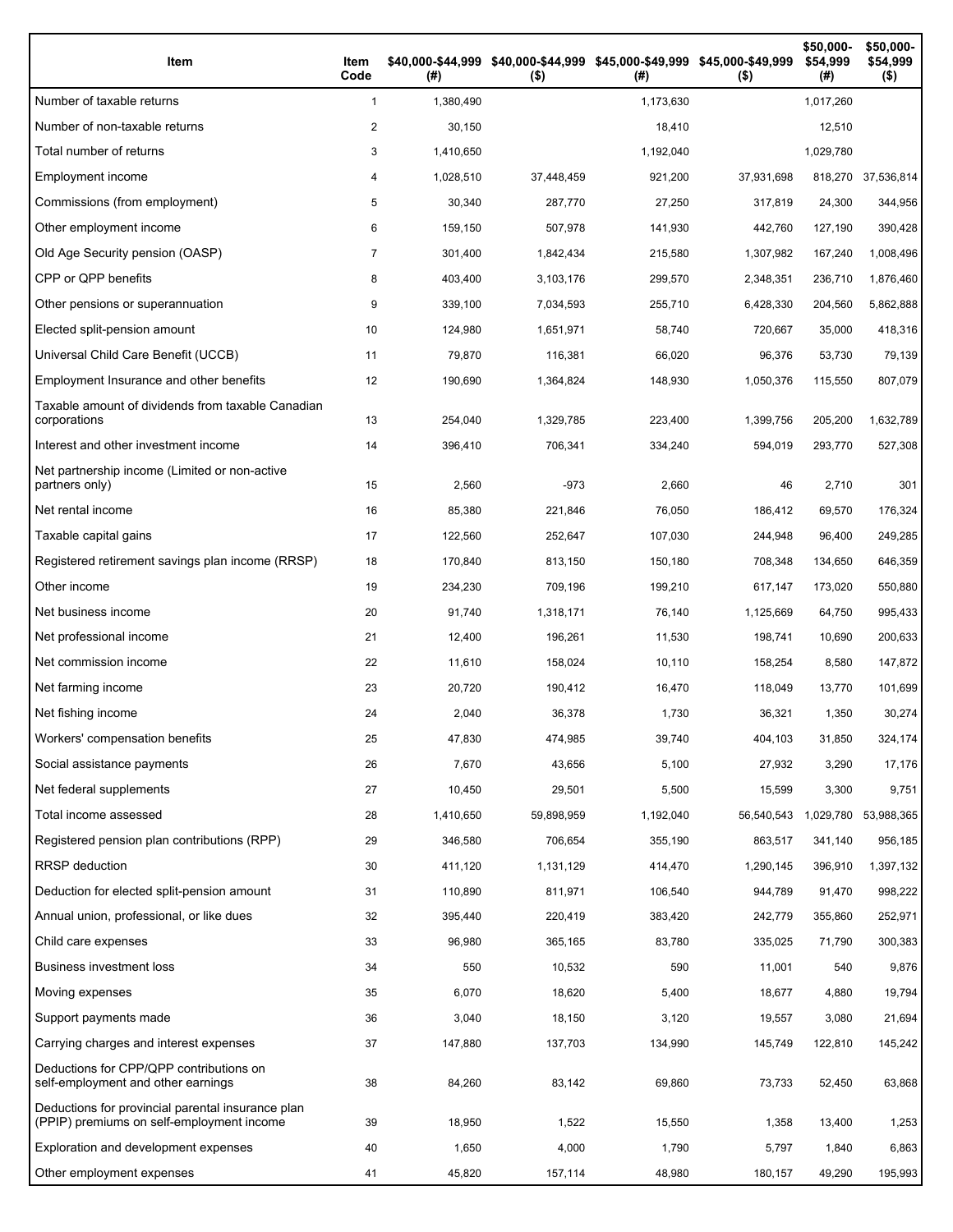| Item                                                                 | Item<br>Code | (#)       | \$40,000-\$44,999 \$40,000-\$44,999 \$45,000-\$49,999 \$45,000-\$49,999<br>$($ \$) | (#)       | $($ \$)    | \$50,000-<br>\$54,999<br>(#) | \$50,000-<br>\$54,999<br>$($ \$) |
|----------------------------------------------------------------------|--------------|-----------|------------------------------------------------------------------------------------|-----------|------------|------------------------------|----------------------------------|
| Clergy residence deduction                                           | 42           | 2,420     | 23,888                                                                             | 2,410     | 26,797     | 2,490                        | 31,467                           |
| Other deductions                                                     | 43           | 52,560    | 54,317                                                                             | 41,810    | 42,427     | 33,700                       | 40,498                           |
| Total deductions before adjustments                                  | 44           | 990,620   | 3,744,714                                                                          | 918,580   | 4,201,895  | 824,800                      | 4,441,889                        |
| Social benefits repayment                                            | 45           |           |                                                                                    |           |            |                              |                                  |
| Net income after adjustments                                         | 46           | 1,410,470 | 56,168,821                                                                         | 1,191,870 | 52,343,963 | 1,029,640                    | 49,550,009                       |
| Canadian Forces personnel and police deduction                       | 47           | 50        | 326                                                                                | 110       | 1,144      | 160                          | 2,691                            |
| Security options deductions                                          | 48           | 630       | 1,091                                                                              | 680       | 1,205      | 750                          | 1,746                            |
| Other payments deductions                                            | 49           | 64,220    | 548,449                                                                            | 49,270    | 447,634    | 37,800                       | 351,105                          |
| Non-capital losses of other years                                    | 50           | 1,760     | 15,054                                                                             | 1,350     | 13,618     | 1,120                        | 11,699                           |
| Net capital losses of other years                                    | 51           | 31,350    | 34,878                                                                             | 28,170    | 36,463     | 25,910                       | 37,037                           |
| Capital gains deduction                                              | 52           | 2,180     | 21,797                                                                             | 2,270     | 27,716     | 2,250                        | 32,827                           |
| Northern residents deductions                                        | 53           | 12,120    | 36,590                                                                             | 11,520    | 36,266     | 11,130                       | 36,292                           |
| Additional deductions                                                | 54           | 10,650    | 57,139                                                                             | 7,850     | 47,459     | 5,630                        | 33,801                           |
| Farming/fishing losses of prior years                                | 55           | 730       | 6,075                                                                              | 660       | 5,441      | 610                          | 5,522                            |
| Total deductions from net income                                     | 56           | 119,340   | 721,651                                                                            | 98,330    | 617,073    | 82,240                       | 512,890                          |
| Taxable income assessed                                              | 57           | 1,408,540 | 55,449,125                                                                         | 1,190,550 | 51,729,168 | 1,029,050                    | 49,037,907                       |
| Basic personal amount                                                | 58           | 1,409,630 | 15,242,845                                                                         | 1,191,240 | 12,882,152 | 1,029,070                    | 11,129,142                       |
| Age amount                                                           | 59           | 301,900   | 1,738,883                                                                          | 216,020   | 1,141,231  | 167,600                      | 795,719                          |
| Spouse or common-law partner amount                                  | 60           | 98,990    | 713,010                                                                            | 86,480    | 626,038    | 77,160                       | 563,975                          |
| Amount for eligible dependant                                        | 61           | 51,320    | 521,277                                                                            | 43,250    | 437,291    | 35,980                       | 362,719                          |
| Amount for children 17 and under                                     | 62           | 202,860   | 756,304                                                                            | 188,660   | 705,780    | 176,580                      | 662,784                          |
| Amount for infirm dependants age 18 or older                         | 63           | 1,280     | 5,446                                                                              | 1,110     | 4,860      | 1,010                        | 4,335                            |
| CPP or QPP contributions through employment                          | 64           | 983,630   | 1,678,927                                                                          | 884,430   | 1,717,972  | 786,450                      | 1,655,497                        |
| CPP or QPP contributions on self-employment and<br>other earnings    | 65           | 84,260    | 83,142                                                                             | 69,860    | 73,733     | 52,450                       | 63,868                           |
| Employment Insurance premiums                                        | 66           | 954,590   | 616,550                                                                            | 858,250   | 613,963    | 759.160                      | 562,040                          |
| PPIP premiums paid                                                   | 67           | 261,980   | 53,876                                                                             | 225,160   | 52,288     | 194,460                      | 50,302                           |
| PPIP premiums payable on employment income                           | 68           | 5,540     | 961                                                                                | 6,210     | 1,259      | 6,280                        | 1,439                            |
| PPIP premiums payable on self-employment<br>income                   | 69           | 19,290    | 1,964                                                                              | 15,910    | 1,752      | 13,680                       | 1,617                            |
| Volunteer firefighters' amount                                       | 70           | 3,160     | 9,483                                                                              | 3,020     | 9,044      | 2,750                        | 8,241                            |
| Canada employment amount                                             | 71           | 1,097,780 | 1,147,415                                                                          | 972,850   | 1,024,864  | 856,890                      | 907,939                          |
| Public transit amount                                                | 72           | 96,490    | 88,346                                                                             | 86,450    | 81,253     | 76,200                       | 73,217                           |
| Children's fitness amount                                            | 73           | 85,060    | 39,666                                                                             | 85,150    | 40,797     | 84,290                       | 41,290                           |
| Children's arts amount                                               | 74           | 25,370    | 11,518                                                                             | 25,490    | 11,637     | 25,560                       | 11,754                           |
| Home buyers' amount                                                  | 75           | 17,330    | 76,858                                                                             | 16,100    | 72,256     | 15,140                       | 68,220                           |
| Pension income amount                                                | 76           | 387,870   | 766,495                                                                            | 287,520   | 567,125    | 225,120                      | 443,688                          |
| Caregiver amount                                                     | 77           | 16,820    | 84,815                                                                             | 15,670    | 80,257     | 13,470                       | 68,827                           |
| Disability amount                                                    | 78           | 36,440    | 274,944                                                                            | 26,260    | 198,078    | 20,020                       | 151,061                          |
| Disability amount transferred from a dependant                       | 79           | 15,680    | 149,884                                                                            | 14,800    | 145,094    | 13,220                       | 130,917                          |
| Interest paid on student loans                                       | 80           | 55,950    | 28,852                                                                             | 49,450    | 26,422     | 42,920                       | 23,769                           |
| Tuition, education, and textbook amounts                             | 81           | 99,560    | 653,391                                                                            | 80,400    | 505,990    | 66,730                       | 404,980                          |
| Tuition, education, and textbook amounts<br>transferred from a child | 82           | 39,350    | 185,556                                                                            | 39,320    | 187,988    | 38,360                       | 184,257                          |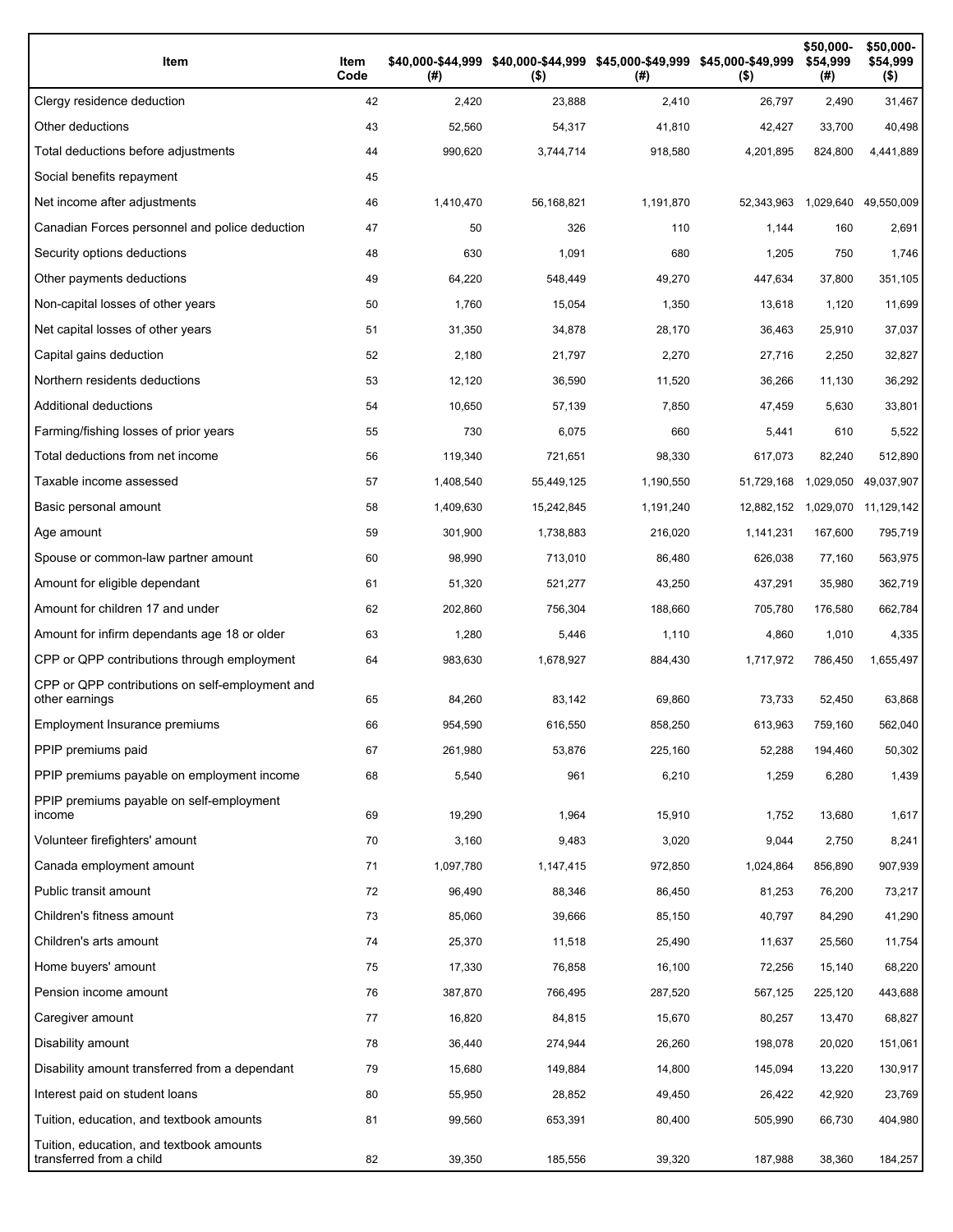| Item                                                     | Item<br>Code | (# )      | \$40,000-\$44,999 \$40,000-\$44,999 \$45,000-\$49,999 \$45,000-\$49,999<br>$($ \$) | (# )      | $($ \$)   | \$50,000-<br>\$54,999<br>(#) | \$50,000-<br>\$54,999<br>$($ \$) |
|----------------------------------------------------------|--------------|-----------|------------------------------------------------------------------------------------|-----------|-----------|------------------------------|----------------------------------|
| Amounts transferred from spouse or common-law<br>partner | 83           | 45,120    | 211,568                                                                            | 33,720    | 159,349   | 27,100                       | 127,148                          |
| Medical expenses                                         | 84           | 344,110   | 878,658                                                                            | 244,310   | 641,622   | 185,340                      | 504,073                          |
| Total tax credits on personal amounts                    | 85           | 1,410,010 | 3,903,207                                                                          | 1,191,510 | 3,301,650 | 1,029,300                    | 2,850,551                        |
| Allowable charitable donations and government gifts      | 86           | 407,440   | 364,848                                                                            | 375,440   | 345,187   | 345,320                      | 332,894                          |
| Eligible cultural and ecological gifts                   | 87           | 540       | 509                                                                                | 510       | 638       | 400                          | 528                              |
| Total tax credit on donations and gifts                  | 88           | 403,950   | 97,825                                                                             | 372,490   | 92,855    | 342,810                      | 89,878                           |
| Total federal non-refundable tax credits                 | 89           | 1.410.050 | 4,001,032                                                                          | 1,191,560 | 3,394,505 | 1,029,350                    | 2,940,428                        |
| Federal dividend tax credit                              | 90           | 253,130   | 165,316                                                                            | 223,880   | 180,769   | 206,350                      | 214,041                          |
| Overseas employment tax credit                           | 91           | 110       | 237                                                                                | 110       | 328       | 140                          | 458                              |
| Minimum tax carryover                                    | 92           | 2,110     | 4,609                                                                              | 1,860     | 4,538     | 1,780                        | 4,717                            |
| Basic federal tax                                        | 93           | 1,348,270 | 4,194,565                                                                          | 1,152,890 | 4,386,309 | 1,001,210                    | 4,623,173                        |
| Federal Foreign Tax Credit                               | 94           | 75,310    | 9,250                                                                              | 67,950    | 10,521    | 62,580                       | 11,775                           |
| Federal Political contribution tax credit                | 95           | 9,850     | 1,262                                                                              | 9,090     | 1,211     | 8,580                        | 1,180                            |
| <b>Investment Tax Credit</b>                             | 96           | 1,360     | 1,063                                                                              | 1,370     | 1,038     | 1,330                        | 1,243                            |
| Labour-sponsored funds tax credit                        | 97           | 28,000    | 10,010                                                                             | 28,570    | 11,358    | 27,360                       | 11,721                           |
| Alternative minimum tax payable                          | 98           |           |                                                                                    | 60        | 224       | 70                           | 147                              |
| Net federal tax                                          | 99           | 1,345,710 | 4,174,288                                                                          | 1,150,800 | 4,363,518 | 999,410                      | 4,598,544                        |
| CPP contributions on self-employment                     | 100          | 66,180    | 134,750                                                                            | 55,150    | 119,119   | 41,850                       | 102,896                          |
| Social Benefits repayment                                | 101          |           |                                                                                    |           |           |                              |                                  |
| <b>Net Provincial Tax</b>                                | 102          | 1,012,470 | 1,720,294                                                                          | 873,300   | 1,802,149 | 761.820                      | 1,887,503                        |
| Total tax payable                                        | 103          | 1,380,490 | 6,029,794                                                                          | 1,173,630 | 6,285,267 | 1,017,260                    | 6,589,449                        |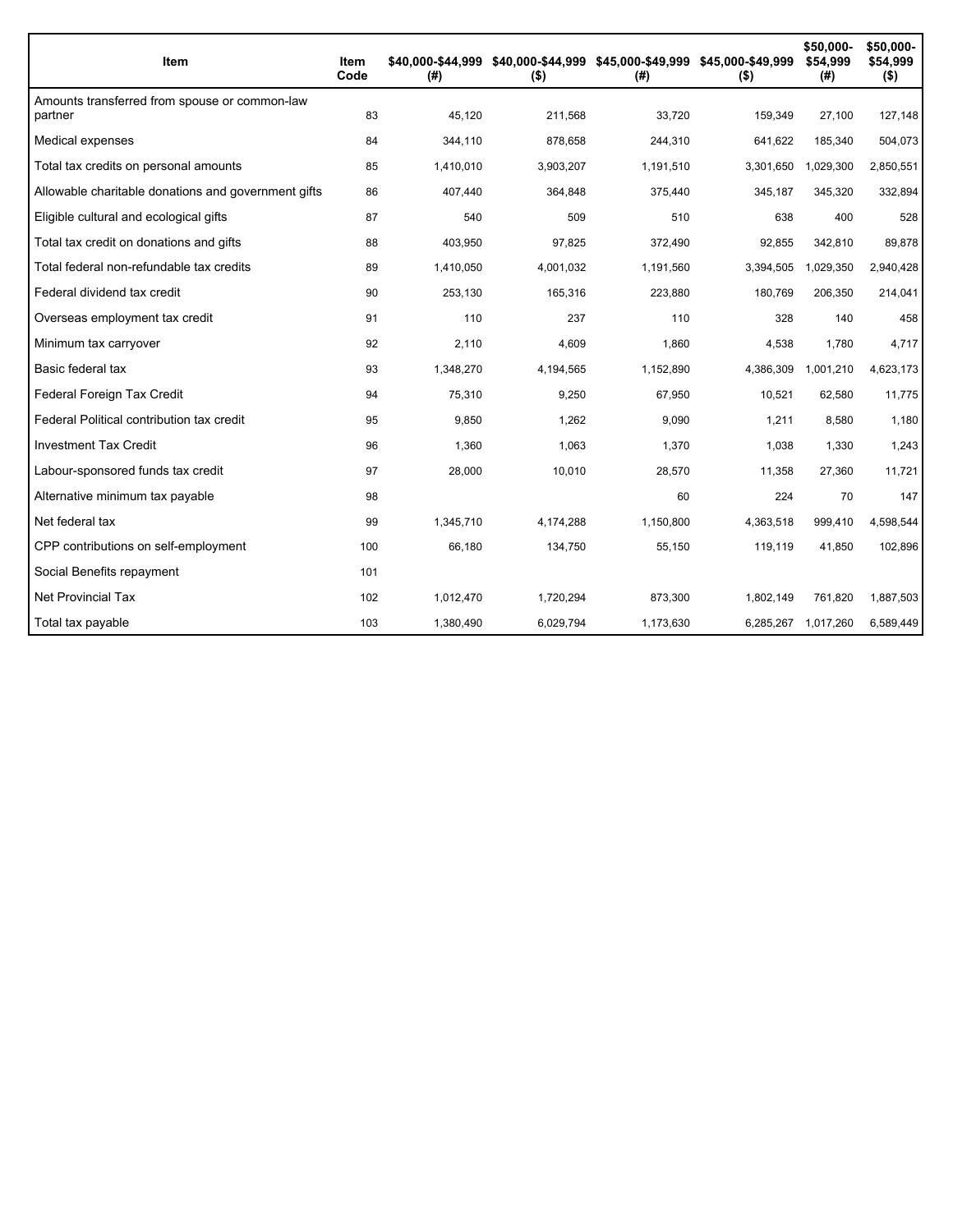| Item                                                                          | Item<br>Code   | (# )    | \$55,000-\$59,999 \$55,000-\$59,999 \$60,000-\$69,999 \$60,000-\$69,999 \$70,000-\$79,999 \$70,000-\$79,999<br>$($ \$) | (#)       | $($ \$)    | (#)       | $($ \$)    |
|-------------------------------------------------------------------------------|----------------|---------|------------------------------------------------------------------------------------------------------------------------|-----------|------------|-----------|------------|
| Number of taxable returns                                                     | $\mathbf{1}$   | 881,670 |                                                                                                                        | 1,440,130 |            | 1,103,440 |            |
| Number of non-taxable returns                                                 | $\overline{c}$ | 7,410   |                                                                                                                        | 8,870     |            | 3,710     |            |
| Total number of returns                                                       | 3              | 889,070 |                                                                                                                        | 1,449,000 |            | 1,107,150 |            |
| Employment income                                                             | 4              | 723,300 | 36,479,677                                                                                                             | 1,195,170 | 68,244,291 | 950,090   | 63,378,070 |
| Commissions (from employment)                                                 | 5              | 21,860  | 358,034                                                                                                                | 37,080    | 738,706    | 28,770    | 721,347    |
| Other employment income                                                       | 6              | 114,570 | 335,656                                                                                                                | 201,470   | 583,102    | 167,270   | 478,361    |
| Old Age Security pension (OASP)                                               | $\overline{7}$ | 135,810 | 816,973                                                                                                                | 216,700   | 1,304,984  | 133,550   | 797,895    |
| CPP or QPP benefits                                                           | 8              | 193,880 | 1,541,681                                                                                                              | 300,230   | 2,397,082  | 187,820   | 1,508,197  |
| Other pensions or superannuation                                              | 9              | 168,350 | 5,269,094                                                                                                              | 262,390   | 8,856,387  | 166,290   | 6,167,301  |
| Elected split-pension amount                                                  | 10             | 29,620  | 370,210                                                                                                                | 58,720    | 821,549    | 37,880    | 515,496    |
| Universal Child Care Benefit (UCCB)                                           | 11             | 43,980  | 64,491                                                                                                                 | 64,600    | 94,754     | 42,600    | 62,148     |
| Employment Insurance and other<br>benefits                                    | 12             | 89,670  | 614,323                                                                                                                | 127,630   | 827,234    | 79,030    | 472,874    |
| Taxable amount of dividends from<br>taxable Canadian corporations             | 13             | 186,310 | 1,499,508                                                                                                              | 334,650   | 3,297,276  | 273,130   | 3,023,899  |
| Interest and other investment income                                          | 14             | 261,570 | 489,728                                                                                                                | 449,220   | 904,167    | 354,680   | 739,493    |
| Net partnership income (Limited or<br>non-active partners only)               | 15             | 2,630   | 1,169                                                                                                                  | 5,340     | 2,142      | 5,230     | 4,159      |
| Net rental income                                                             | 16             | 63,110  | 166,515                                                                                                                | 109,110   | 297,175    | 89,670    | 255,608    |
| Taxable capital gains                                                         | 17             | 88,540  | 255,071                                                                                                                | 158,760   | 546,509    | 130,560   | 522,014    |
| Registered retirement savings plan<br>income (RRSP)                           | 18             | 119,830 | 604,022                                                                                                                | 199,860   | 1,114,918  | 150,040   | 882,139    |
| Other income                                                                  | 19             | 154,870 | 516,799                                                                                                                | 266,500   | 956,205    | 213,040   | 837,227    |
| Net business income                                                           | 20             | 55,370  | 881,881                                                                                                                | 89,050    | 1,509,762  | 66,740    | 1,228,286  |
| Net professional income                                                       | 21             | 10,030  | 208,816                                                                                                                | 18,320    | 416,262    | 16,410    | 424,686    |
| Net commission income                                                         | 22             | 7,340   | 142,562                                                                                                                | 12,370    | 279,216    | 9,270     | 251,422    |
| Net farming income                                                            | 23             | 12,280  | 90,274                                                                                                                 | 20,820    | 170,486    | 16,040    | 145,027    |
| Net fishing income                                                            | 24             | 1,130   | 29,223                                                                                                                 | 1,650     | 49,997     | 1,040     | 35,801     |
| Workers' compensation benefits                                                | 25             | 25,950  | 255,968                                                                                                                | 36,290    | 359,370    | 22,890    | 219,052    |
| Social assistance payments                                                    | 26             | 2,250   | 11,164                                                                                                                 | 2,670     | 12,107     | 1,450     | 6,504      |
| Net federal supplements                                                       | 27             | 2,270   | 6,855                                                                                                                  | 2,970     | 8,709      | 1,630     | 4,861      |
| Total income assessed                                                         | 28             | 889,070 | 51,056,414                                                                                                             | 1,449,000 | 93,880,135 | 1,107,150 | 82,750,548 |
| Registered pension plan contributions<br>(RPP)                                | 29             | 327,430 | 1,045,053                                                                                                              | 568,870   | 2,144,922  | 494,900   | 2,296,720  |
| RRSP deduction                                                                | 30             | 367,460 | 1,416,114                                                                                                              | 640,440   | 2,801,901  | 547,290   | 2,745,065  |
| Deduction for elected split-pension<br>amount                                 | 31             | 76,030  | 974,619                                                                                                                | 111,930   | 1,629,684  | 78,030    | 1,154,461  |
| Annual union, professional, or like<br>dues                                   | 32             | 334,190 | 262,988                                                                                                                | 568,600   | 502,958    | 485,740   | 492,267    |
| Child care expenses                                                           | 33             | 60,790  | 264,674                                                                                                                | 94,930    | 433,546    | 69,420    | 328,561    |
| Business investment loss                                                      | 34             | 500     | 8,355                                                                                                                  | 840       | 17,419     | 760       | 17,741     |
| Moving expenses                                                               | 35             | 4,490   | 20,756                                                                                                                 | 7,570     | 40,568     | 6,030     | 39,260     |
| Support payments made                                                         | 36             | 3,090   | 21,726                                                                                                                 | 5,910     | 46,793     | 5,640     | 50,622     |
| Carrying charges and interest<br>expenses                                     | 37             | 112,030 | 140,395                                                                                                                | 198,200   | 269,841    | 164,620   | 266,032    |
| Deductions for CPP/QPP contributions<br>on self-employment and other earnings | 38             | 38,870  | 52,913                                                                                                                 | 55,980    | 82,765     | 38,560    | 61,089     |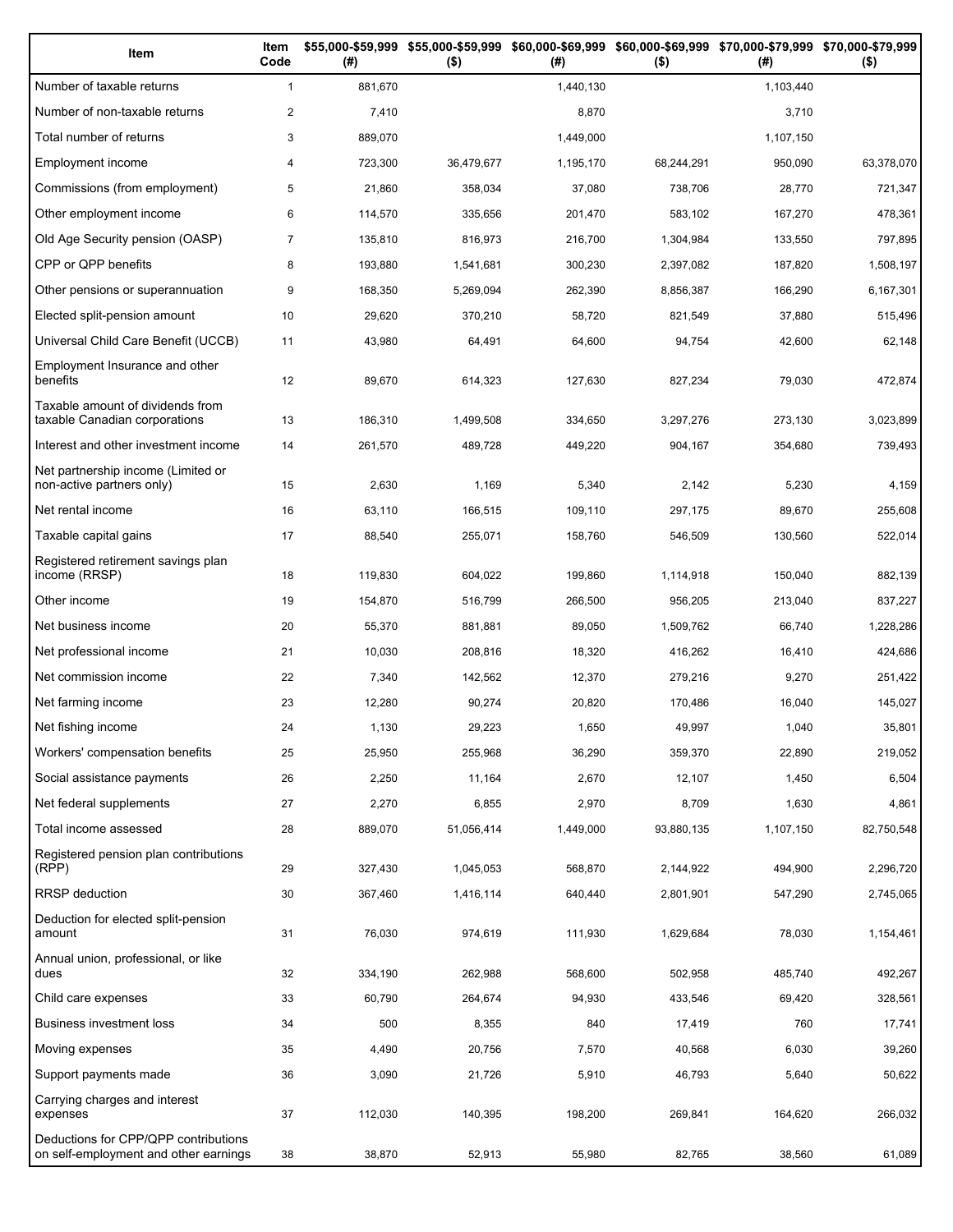| Item                                                                                              | Item<br>Code | (#)     | \$55,000-\$59,999 \$55,000-\$59,999 \$60,000-\$69,999 \$60,000-\$69,999 \$70,000-\$79,999 \$70,000-\$79,999<br>$($ \$)<br>(#) |           | $($ \$)    | (#)       | $($ \$)    |
|---------------------------------------------------------------------------------------------------|--------------|---------|-------------------------------------------------------------------------------------------------------------------------------|-----------|------------|-----------|------------|
| Deductions for provincial parental<br>insurance plan (PPIP) premiums on<br>self-employment income | 39           | 11,200  | 1,116                                                                                                                         | 17,430    | 1,983      | 9,930     | 1,530      |
| Exploration and development expenses                                                              | 40           | 1,770   | 7,710                                                                                                                         | 3,880     | 17,486     | 3,850     | 19,408     |
| Other employment expenses                                                                         | 41           | 47,110  | 196,406                                                                                                                       | 85,150    | 386,744    | 70,680    | 340,367    |
| Clergy residence deduction                                                                        | 42           | 2,420   | 34,097                                                                                                                        | 4,080     | 64,513     | 2,610     | 46,455     |
| Other deductions                                                                                  | 43           | 27,610  | 37,948                                                                                                                        | 41,130    | 68,793     | 29,090    | 66,123     |
| Total deductions before adjustments                                                               | 44           | 736,530 | 4,485,214                                                                                                                     | 1,225,230 | 8,510,465  | 978,470   | 7,926,152  |
| Social benefits repayment                                                                         | 45           | 6,620   | 1,959                                                                                                                         | 53,860    | 48,281     | 102,860   | 93,199     |
| Net income after adjustments                                                                      | 46           | 888,970 | 46,572,818                                                                                                                    | 1,448,870 | 85,327,667 | 1,107,020 | 74,737,419 |
| Canadian Forces personnel and police                                                              |              |         |                                                                                                                               |           |            |           |            |
| deduction                                                                                         | 47           | 290     | 7,152                                                                                                                         | 910       | 17,305     | 670       | 13,296     |
| Security options deductions                                                                       | 48           | 820     | 1,982                                                                                                                         | 1,540     | 4,168      | 1,600     | 5,132      |
| Other payments deductions                                                                         | 49           | 30,000  | 273,987                                                                                                                       | 41,410    | 380,186    | 25,670    | 230,373    |
| Non-capital losses of other years                                                                 | 50           | 930     | 9,758                                                                                                                         | 1,390     | 18,197     | 900       | 12,727     |
| Net capital losses of other years                                                                 | 51           | 23,990  | 35,641                                                                                                                        | 44,340    | 72,899     | 37,360    | 67,220     |
| Capital gains deduction                                                                           | 52           | 2,160   | 34,970                                                                                                                        | 4,730     | 104,476    | 3,870     | 101,125    |
| Northern residents deductions                                                                     | 53           | 10,450  | 35,457                                                                                                                        | 19,890    | 69,882     | 17,910    | 66,098     |
| Additional deductions                                                                             | 54           | 4,650   | 27,656                                                                                                                        | 7,340     | 46,879     | 4,980     | 37,789     |
| Farming/fishing losses of prior years                                                             | 55           | 510     | 4,787                                                                                                                         | 870       | 9,270      | 750       | 7,953      |
| Total deductions from net income                                                                  | 56           | 71,200  | 431,612                                                                                                                       | 117,860   | 723,703    | 90,270    | 542,228    |
| Taxable income assessed                                                                           | 57           | 888,640 | 46,142,055                                                                                                                    | 1,448,400 | 84,605,534 | 1,106,700 | 74,196,664 |
| Basic personal amount                                                                             | 58           | 888,450 | 9,609,050                                                                                                                     | 1,448,050 | 15,661,970 | 1,106,350 | 11,966,532 |
| Age amount                                                                                        | 59           | 136,090 | 564,847                                                                                                                       | 217,190   | 672,726    | 133,720   | 263,508    |
| Spouse or common-law partner<br>amount                                                            | 60           | 68,980  | 506,474                                                                                                                       | 117,760   | 869,724    | 98,490    | 741,236    |
| Amount for eligible dependant                                                                     | 61           | 29,840  | 300,261                                                                                                                       | 46,220    | 464,075    | 35,470    | 355,629    |
| Amount for children 17 and under                                                                  | 62           | 162,490 | 613,849                                                                                                                       | 288,080   | 1,098,518  | 251,130   | 967,344    |
| Amount for infirm dependants age 18<br>or older                                                   | 63           | 860     | 3,734                                                                                                                         | 1,410     | 6,074      | 1,160     | 5,116      |
| CPP or QPP contributions through                                                                  |              |         |                                                                                                                               |           |            |           |            |
| employment                                                                                        | 64           | 696,450 | 1,500,130                                                                                                                     | 1,151,730 | 2,518,153  | 921,490   | 2,043,291  |
| CPP or QPP contributions on<br>self-employment and other earnings                                 | 65           | 38,870  | 52,913                                                                                                                        | 55,980    | 82,765     | 38,560    | 61,089     |
| Employment Insurance premiums                                                                     | 66           | 675,860 | 508,806                                                                                                                       | 1,110,320 | 847,790    | 884,600   | 685,576    |
| PPIP premiums paid                                                                                | 67           | 166,900 | 47,542                                                                                                                        | 262,780   | 84,212     | 203,510   | 70,004     |
| PPIP premiums payable on<br>employment income                                                     | 68           | 6,320   | 1,620                                                                                                                         | 10,610    | 3,038      | 7,950     | 2,475      |
| PPIP premiums payable on<br>self-employment income                                                | 69           | 11,480  | 1,441                                                                                                                         | 17,800    | 2,556      | 10,100    | 1,973      |
| Volunteer firefighters' amount                                                                    | 70           | 2,510   | 7,527                                                                                                                         | 4,260     | 12,792     | 3,190     | 9,570      |
| Canada employment amount                                                                          | 71           | 752,920 | 801,025                                                                                                                       | 1,238,530 | 1,322,563  | 976,680   | 1,049,584  |
| Public transit amount                                                                             | 72           | 67,320  | 65,996                                                                                                                        | 109,090   | 108,308    | 85,260    | 85,843     |
| Children's fitness amount                                                                         | 73           | 81,640  | 40,919                                                                                                                        | 153,460   | 79,865     | 144,540   | 79,260     |
| Children's arts amount                                                                            | 74           | 25,230  | 11,722                                                                                                                        | 49,190    | 23,474     | 48,910    | 24,056     |
| Home buyers' amount                                                                               | 75           | 13,440  | 61,246                                                                                                                        | 22,170    | 101,985    | 15,430    | 71,690     |
| Pension income amount                                                                             | 76           | 184,900 | 364,369                                                                                                                       | 289,260   | 570,035    | 186,590   | 367,104    |
| Caregiver amount                                                                                  | 77           | 11,810  | 61,544                                                                                                                        | 18,960    | 99,360     | 14,750    | 78,546     |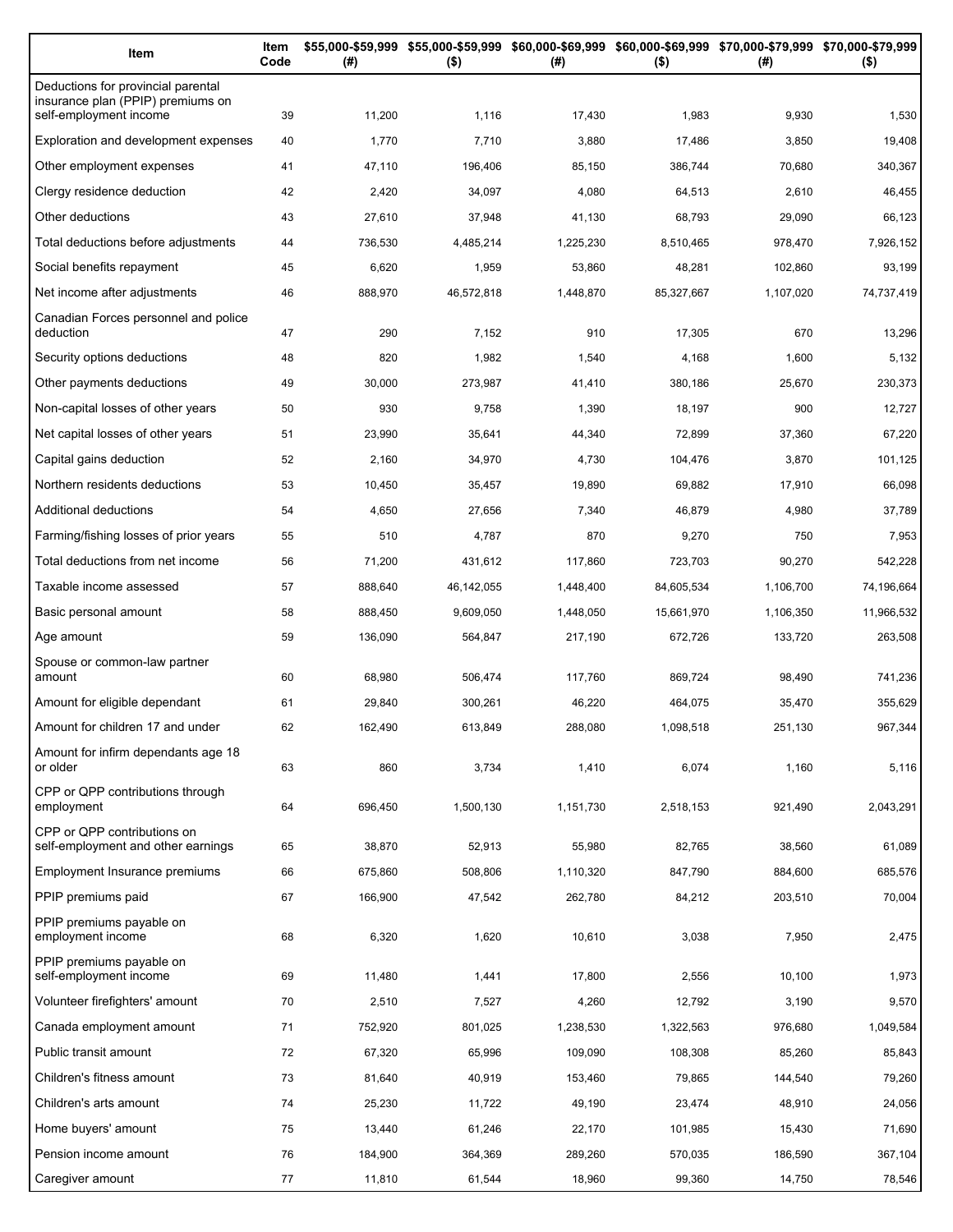| Item                                                                 | Item<br>Code | (#)     | $($ \$)   | (#)       | $($ \$)    | \$55,000-\$59,999 \$55,000-\$59,999 \$60,000-\$69,999 \$60,000-\$69,999 \$70,000-\$79,999 \$70,000-\$79,999<br>(#) | $($ \$)    |
|----------------------------------------------------------------------|--------------|---------|-----------|-----------|------------|--------------------------------------------------------------------------------------------------------------------|------------|
| Disability amount                                                    | 78           | 15,510  | 116,972   | 22,240    | 167,847    | 13,700                                                                                                             | 103,401    |
| Disability amount transferred from a<br>dependant                    | 79           | 11,860  | 117,999   | 19,860    | 200,121    | 16,610                                                                                                             | 170,869    |
| Interest paid on student loans                                       | 80           | 37,200  | 21,391    | 58,790    | 35,380     | 40,730                                                                                                             | 23,966     |
| Tuition, education, and textbook<br>amounts                          | 81           | 57,020  | 359,453   | 88,210    | 537,532    | 61,090                                                                                                             | 301,340    |
| Tuition, education, and textbook<br>amounts transferred from a child | 82           | 37,150  | 180,722   | 67,830    | 333,686    | 66,200                                                                                                             | 330,237    |
| Amounts transferred from spouse or<br>common-law partner             | 83           | 22,650  | 106,327   | 35,800    | 166,114    | 26,410                                                                                                             | 119,518    |
| Medical expenses                                                     | 84           | 142,640 | 407,843   | 201,820   | 623,904    | 125,590                                                                                                            | 406,520    |
| Total tax credits on personal amounts                                | 85           | 888,640 | 2,465,475 | 1,448,370 | 4,004,403  | 1,106,620                                                                                                          | 3,058,010  |
| Allowable charitable donations and<br>government gifts               | 86           | 316,400 | 318,690   | 547,530   | 609,053    | 453,630                                                                                                            | 528,123    |
| Eligible cultural and ecological gifts                               | 87           | 390     | 676       | 630       | 1,475      | 490                                                                                                                | 1,441      |
| Total tax credit on donations and gifts                              | 88           | 314,270 | 86,293    | 544,490   | 165.963    | 451,510                                                                                                            | 144,135    |
| Total federal non-refundable tax credits                             | 89           | 888,660 | 2,551,767 | 1,448,390 | 4,170,366  | 1,106,630                                                                                                          | 3,202,145  |
| Federal dividend tax credit                                          | 90           | 187,670 | 201,715   | 337,380   | 448,234    | 275,590                                                                                                            | 414,126    |
| Overseas employment tax credit                                       | 91           | 130     | 496       | 280       | 1,316      | 330                                                                                                                | 1,923      |
| Minimum tax carryover                                                | 92           | 1,720   | 4,804     | 3,690     | 9,738      | 3,300                                                                                                              | 8,085      |
| Basic federal tax                                                    | 93           | 873,180 | 4,773,604 | 1,429,980 | 9,686,777  | 1,098,830                                                                                                          | 9,401,292  |
| Federal Foreign Tax Credit                                           | 94           | 58,470  | 12,760    | 107,570   | 30,280     | 92,300                                                                                                             | 33,170     |
| Federal Political contribution tax credit                            | 95           | 8,320   | 1,179     | 15,110    | 2,266      | 12,390                                                                                                             | 1,931      |
| <b>Investment Tax Credit</b>                                         | 96           | 1,270   | 1,294     | 2,450     | 2,519      | 2,330                                                                                                              | 2,374      |
| Labour-sponsored funds tax credit                                    | 97           | 25,940  | 11,486    | 43,640    | 20,413     | 38,180                                                                                                             | 18,971     |
| Alternative minimum tax payable                                      | 98           | 120     | 209       | 450       | 626        | 1,460                                                                                                              | 943        |
| Net federal tax                                                      | 99           | 871,700 | 4,748,185 | 1,427,510 | 9,633,919  | 1,097,060                                                                                                          | 9,347,275  |
| CPP contributions on self-employment                                 | 100          | 31,230  | 85,578    | 44,820    | 132,906    | 30,760                                                                                                             | 97,311     |
| Social Benefits repayment                                            | 101          | 6,620   | 1,959     | 53,860    | 48,281     | 102,860                                                                                                            | 93,199     |
| Net Provincial Tax                                                   | 102          | 668,410 | 1,930,623 | 1,111,860 | 3,874,946  | 860,050                                                                                                            | 3,724,332  |
| Total tax payable                                                    | 103          | 881,670 | 6,766,857 | 1,440,130 | 13,691,193 | 1,103,440                                                                                                          | 13,263,053 |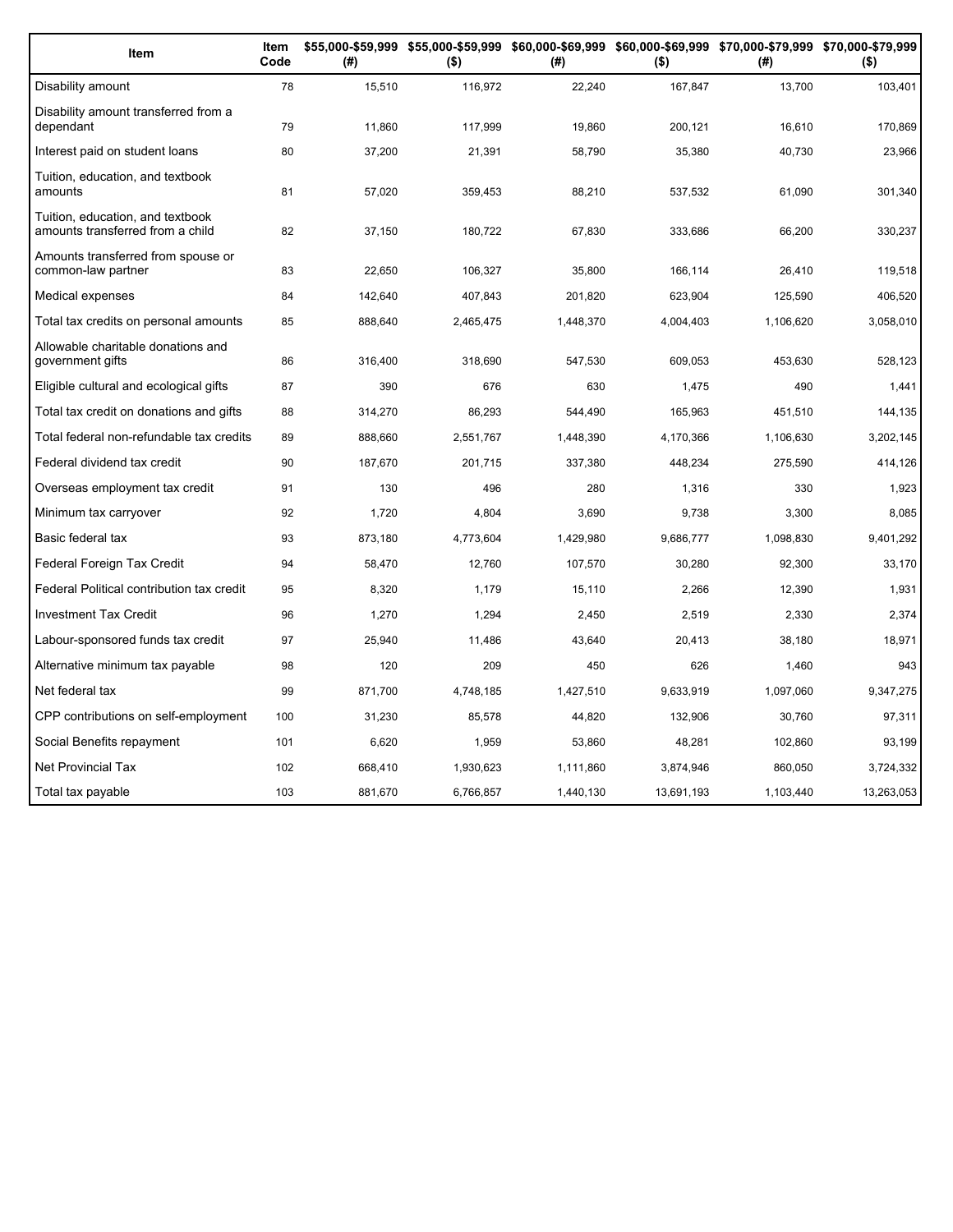| Item                                                              | Item<br>Code   | (# )    | $($ \$)    | (#)     | $($ \$)    | \$80,000-\$89,999 \$80,000-\$89,999 \$90,000-\$99,999 \$90,000-\$99,999 \$100,000-\$149,999 \$100,000-\$149,999<br>(#) | $($ \$)     |
|-------------------------------------------------------------------|----------------|---------|------------|---------|------------|------------------------------------------------------------------------------------------------------------------------|-------------|
| Number of taxable returns                                         | $\mathbf{1}$   | 818,680 |            | 621,260 |            | 1,221,500                                                                                                              |             |
| Number of non-taxable returns                                     | $\overline{2}$ | 1,990   |            | 1,170   |            | 2,460                                                                                                                  |             |
| Total number of returns                                           | 3              | 820,670 |            | 622,430 |            | 1,223,950                                                                                                              |             |
| Employment income                                                 | 4              | 720,000 | 54,575,999 | 557,230 | 47,449,183 | 1,076,310                                                                                                              | 110,547,028 |
| Commissions (from employment)                                     | 5              | 22,660  | 682,563    | 18,050  | 642,070    | 50,650                                                                                                                 | 2,464,703   |
| Other employment income                                           | 6              | 126,970 | 386,258    | 94,340  | 314,520    | 214,750                                                                                                                | 995,384     |
| Old Age Security pension (OASP)                                   | $\overline{7}$ | 83,100  | 490,252    | 54,370  | 314,795    | 117,160                                                                                                                | 648,136     |
| CPP or QPP benefits                                               | 8              | 119,000 | 958,044    | 77,250  | 621,566    | 159,170                                                                                                                | 1,299,334   |
| Other pensions or superannuation                                  | 9              | 106,490 | 4,192,368  | 69,930  | 2,847,637  | 147,150                                                                                                                | 6,379,206   |
| Elected split-pension amount                                      | 10             | 24,870  | 337,027    | 15,630  | 171,511    | 25,600                                                                                                                 | 280,749     |
| Universal Child Care Benefit<br>(UCCB)                            | 11             | 28,070  | 41,584     | 18,420  | 27,138     | 24,410                                                                                                                 | 36,778      |
| Employment Insurance and other<br>benefits                        | 12             | 48,560  | 281,205    | 29,490  | 165,513    | 47,970                                                                                                                 | 255,989     |
| Taxable amount of dividends from<br>taxable Canadian corporations | 13             | 218,560 | 2,826,549  | 175,230 | 2.376.485  | 440,680                                                                                                                | 9,206,933   |
| Interest and other investment<br>income                           | 14             | 271,300 | 604,552    | 212,680 | 492,619    | 482,120                                                                                                                | 1,484,532   |
| Net partnership income (Limited<br>or non-active partners only)   | 15             | 4,850   | 4,792      | 4,420   | 6,196      | 15,290                                                                                                                 | 28,435      |
| Net rental income                                                 | 16             | 72,360  | 220,280    | 56,710  | 183,187    | 129,930                                                                                                                | 568,916     |
| Taxable capital gains                                             | 17             | 103,660 | 498,227    | 84,500  | 466,214    | 213,900                                                                                                                | 1,792,798   |
| Registered retirement savings<br>plan income (RRSP)               | 18             | 110,410 | 703,181    | 81,480  | 545,519    | 153,970                                                                                                                | 1,489,357   |
| Other income                                                      | 19             | 167,020 | 731,298    | 131,290 | 636,416    | 306,000                                                                                                                | 2,318,975   |
| Net business income                                               | 20             | 50,010  | 998,827    | 36,560  | 774,480    | 77,380                                                                                                                 | 2,286,273   |
| Net professional income                                           | 21             | 14,000  | 428,275    | 11,690  | 416,988    | 36,220                                                                                                                 | 2,015,552   |
| Net commission income                                             | 22             | 7,180   | 232,458    | 5,540   | 205,831    | 12,920                                                                                                                 | 714,965     |
| Net farming income                                                | 23             | 12,610  | 127,451    | 9,520   | 103,360    | 22,600                                                                                                                 | 309,467     |
| Net fishing income                                                | 24             | 690     | 27,405     | 420     | 19,191     | 1,010                                                                                                                  | 57,716      |
| Workers' compensation benefits                                    | 25             | 15,090  | 143,996    | 10,110  | 96,833     | 14,950                                                                                                                 | 186,537     |
| Social assistance payments                                        | 26             | 840     | 3,703      | 530     | 2,195      | 990                                                                                                                    | 4,653       |
| Net federal supplements                                           | 27             | 1,030   | 3,141      | 650     | 2,010      | 1,410                                                                                                                  | 4,289       |
| Total income assessed                                             | 28             | 820,670 | 69,550,470 | 622,430 | 58,923,210 | 1,223,950                                                                                                              | 145,506,933 |
| Registered pension plan<br>contributions (RPP)                    | 29             | 381,960 | 2,104,536  | 310,420 | 2,082,842  | 495,720                                                                                                                | 3,366,783   |
| <b>RRSP</b> deduction                                             | 30             | 438,030 | 2,552,412  | 353,790 | 2,334,202  | 764,000                                                                                                                | 7,391,821   |
| Deduction for elected<br>split-pension amount                     | 31             | 51,700  | 806,247    | 35,630  | 595,257    | 75,580                                                                                                                 | 1,459,019   |
| Annual union, professional, or like<br>dues                       | 32             | 367,170 | 400,370    | 291,630 | 340,155    | 442,330                                                                                                                | 529,304     |
| Child care expenses                                               | 33             | 47,600  | 244,092    | 34,160  | 178,974    | 51,700                                                                                                                 | 281,475     |
| Business investment loss                                          | 34             | 650     | 15,908     | 520     | 12,982     | 1,500                                                                                                                  | 51,125      |
| Moving expenses                                                   | 35             | 4,460   | 32,765     | 3,460   | 28,837     | 7,350                                                                                                                  | 75,683      |
| Support payments made                                             | 36             | 5,080   | 49,131     | 4,480   | 49,734     | 13,240                                                                                                                 | 199,750     |
| Carrying charges and interest<br>expenses                         | 37             | 132,160 | 236,944    | 108,200 | 208,727    | 270,280                                                                                                                | 676,015     |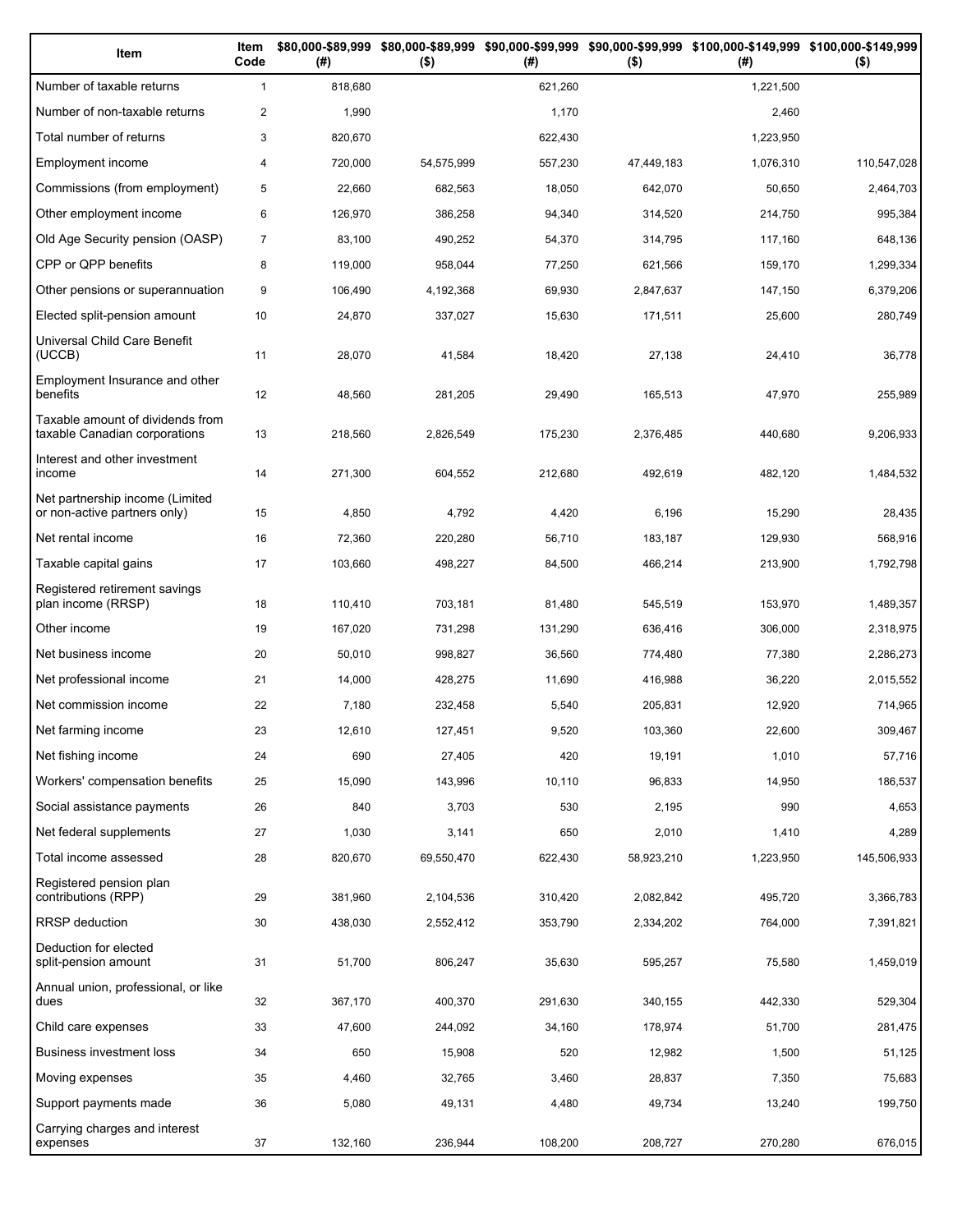| Item                                                                                              | Item<br>Code | (# )    | $($ \$)    | (#)     | $($ \$)    | \$80,000-\$89,999 \$80,000-\$89,999 \$90,000-\$99,999 \$90,000-\$99,999 \$100,000-\$149,999 \$100,000-\$149,999<br>(#) | $($ \$)     |
|---------------------------------------------------------------------------------------------------|--------------|---------|------------|---------|------------|------------------------------------------------------------------------------------------------------------------------|-------------|
| Deductions for CPP/QPP<br>contributions on self-employment<br>and other earnings                  | 38           | 28,460  | 47,182     | 20,600  | 35,199     | 53,540                                                                                                                 | 98,006      |
| Deductions for provincial parental<br>insurance plan (PPIP) premiums<br>on self-employment income | 39           | 6,920   | 1,226      | 4,880   | 911        | 13,240                                                                                                                 | 2,858       |
| <b>Exploration and development</b><br>expenses                                                    | 40           | 3,610   | 21,413     | 3,210   | 21,120     | 12,020                                                                                                                 | 101,643     |
| Other employment expenses                                                                         | 41           | 56,790  | 282,024    | 48,790  | 246,573    | 121,150                                                                                                                | 756,362     |
| Clergy residence deduction                                                                        | 42           | 1,520   | 28,904     | 880     | 17,446     | 1,340                                                                                                                  | 28,656      |
| Other deductions                                                                                  | 43           | 21,090  | 60,688     | 15,890  | 56,783     | 35,520                                                                                                                 | 238,210     |
| Total deductions before<br>adjustments                                                            | 44           | 738,190 | 6,884,233  | 571,500 | 6,210,095  | 1,119,070                                                                                                              | 15,257,567  |
| Social benefits repayment                                                                         | 45           | 78,490  | 127,978    | 55,900  | 130,141    | 124,670                                                                                                                | 488,626     |
| Net income after adjustments                                                                      | 46           | 820,570 | 62,543,310 | 622,370 | 52,586,529 | 1,223,750                                                                                                              | 129,779,237 |
| Canadian Forces personnel and<br>police deduction                                                 | 47           | 460     | 11,525     | 330     | 8,449      | 820                                                                                                                    | 23,756      |
| Security options deductions                                                                       | 48           | 1,550   | 5,739      | 1,720   | 6,832      | 8,700                                                                                                                  | 51,887      |
| Other payments deductions                                                                         | 49           | 16,750  | 150,747    | 11,120  | 100,876    | 16,710                                                                                                                 | 194,143     |
| Non-capital losses of other years                                                                 | 50           | 660     | 11,720     | 520     | 9,772      | 1,020                                                                                                                  | 24,125      |
| Net capital losses of other years                                                                 | 51           | 29,850  | 59,559     | 24,600  | 52,943     | 66,380                                                                                                                 | 189,205     |
| Capital gains deduction                                                                           | 52           | 3,300   | 102,407    | 2,850   | 101,025    | 9,150                                                                                                                  | 453,972     |
| Northern residents deductions                                                                     | 53           | 16,840  | 65,023     | 15,280  | 61,430     | 42,870                                                                                                                 | 187,752     |
| Additional deductions                                                                             | 54           | 3,240   | 28,603     | 2,410   | 25,244     | 5,480                                                                                                                  | 92,727      |
| Farming/fishing losses of prior<br>years                                                          | 55           | 570     | 5,728      | 430     | 5,160      | 1,200                                                                                                                  | 18,448      |
| Total deductions from net income                                                                  | 56           | 70,670  | 441,413    | 57,140  | 372,210    | 146,310                                                                                                                | 1,237,250   |
| Taxable income assessed                                                                           | 57           | 820,320 | 62,103,614 | 622,200 | 52,215,203 | 1,223,240                                                                                                              | 128,546,731 |
| Basic personal amount                                                                             | 58           | 820,050 | 8,869,998  | 621,890 | 6,726,523  | 1,222,150                                                                                                              | 13,216,345  |
| Age amount                                                                                        | 59           | 48,020  | 87,322     | 20,230  | 33,743     | 16,860                                                                                                                 | 28,708      |
| Spouse or common-law partner<br>amount                                                            | 60           | 79,990  | 606,074    | 64,800  | 495,626    | 152,710                                                                                                                | 1,198,591   |
| Amount for eligible dependant                                                                     | 61           | 25,430  | 255,089    | 19,030  | 191,114    | 29,780                                                                                                                 | 297,371     |
| Amount for children 17 and under                                                                  | 62           | 206,040 | 803,526    | 169,470 | 669,275    | 351,300                                                                                                                | 1,402,137   |
| Amount for infirm dependants age<br>18 or older                                                   | 63           | 860     | 3,811      | 620     | 2,591      | 1,370                                                                                                                  | 6,405       |
| CPP or QPP contributions<br>through employment                                                    | 64           | 701,480 | 1,565,244  | 544,920 | 1,224,644  | 1,046,880                                                                                                              | 2,348,852   |
| CPP or QPP contributions on<br>self-employment and other                                          |              |         |            |         |            |                                                                                                                        |             |
| earnings                                                                                          | 65           | 28,460  | 47,182     | 20,600  | 35,199     | 53,540                                                                                                                 | 98,006      |
| Employment Insurance premiums                                                                     | 66           | 668,200 | 526,522    | 518,000 | 412,796    | 959,630                                                                                                                | 764,666     |
| PPIP premiums paid                                                                                | 67           | 125,230 | 43,258     | 86,040  | 30,059     | 163,950                                                                                                                | 57,342      |
| PPIP premiums payable on<br>employment income                                                     | 68           | 6,620   | 2,125      | 5,110   | 1,676      | 10,010                                                                                                                 | 3,290       |
| PPIP premiums payable on<br>self-employment income                                                | 69           | 7,010   | 1,579      | 4,930   | 1,174      | 13,370                                                                                                                 | 3,682       |
| Volunteer firefighters' amount                                                                    | 70           | 2,310   | 6,936      | 1,730   | 5,184      | 2,990                                                                                                                  | 8,958       |
| Canada employment amount                                                                          | 71           | 737,050 | 794,824    | 568,670 | 614,927    | 1,098,990                                                                                                              | 1,188,479   |
| Public transit amount                                                                             | 72           | 65,270  | 67,045     | 49,130  | 51,806     | 97,890                                                                                                                 | 103,867     |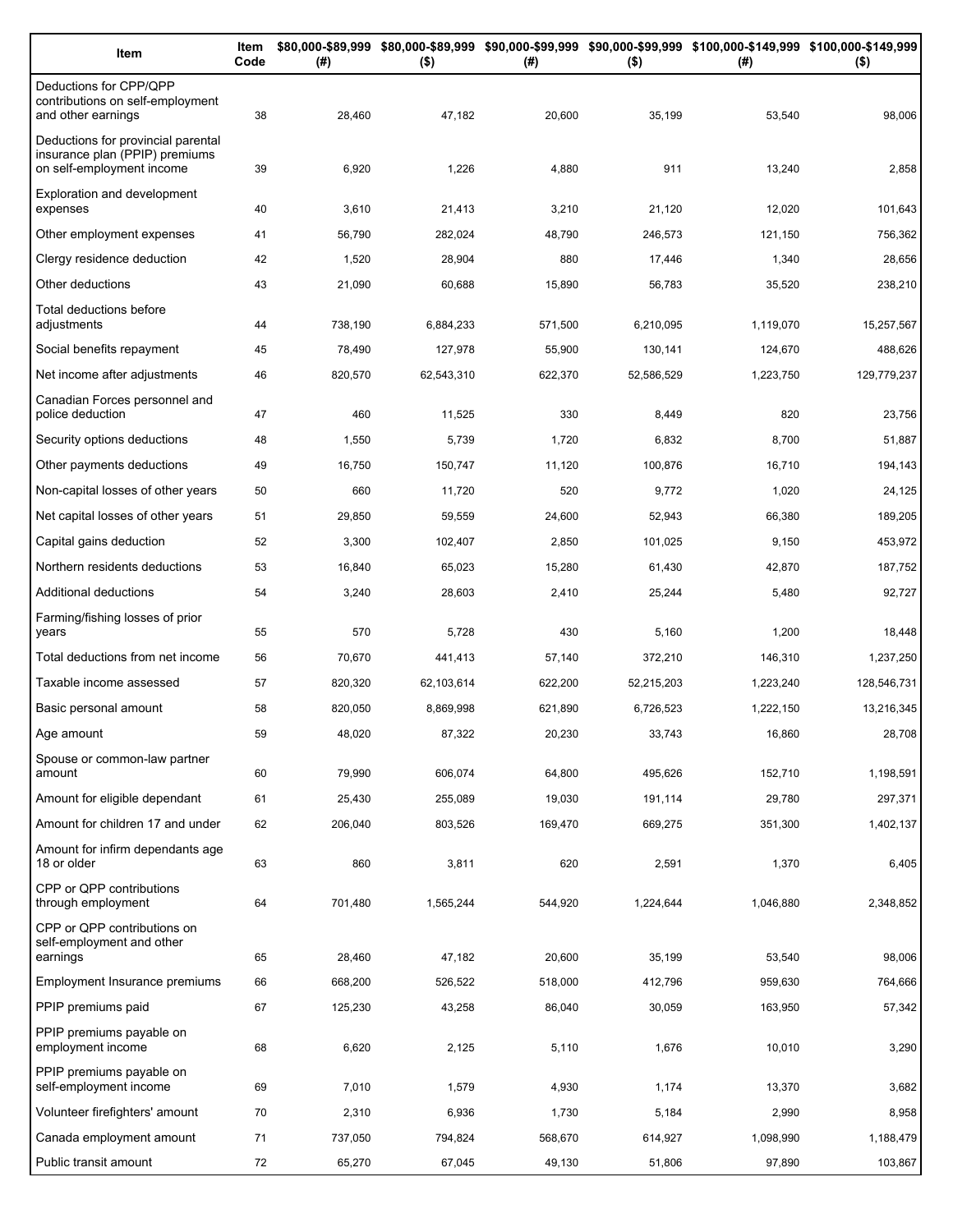| Item                                                                 | Item<br>Code | (# )    | $($ \$)    | (#)     | $($ \$)    | \$80,000-\$89,999 \$80,000-\$89,999 \$90,000-\$99,999 \$90,000-\$99,999 \$100,000-\$149,999 \$100,000-\$149,999<br>(#) | $($ \$)    |
|----------------------------------------------------------------------|--------------|---------|------------|---------|------------|------------------------------------------------------------------------------------------------------------------------|------------|
| Children's fitness amount                                            | 73           | 125,610 | 72,864     | 109,470 | 67,196     | 230,640                                                                                                                | 147,865    |
| Children's arts amount                                               | 74           | 45,160  | 23,339     | 41,310  | 22,217     | 92,750                                                                                                                 | 52,369     |
| Home buyers' amount                                                  | 75           | 9,970   | 46,740     | 6,610   | 31,048     | 11,430                                                                                                                 | 54,379     |
| Pension income amount                                                | 76           | 121,590 | 238,803    | 81,650  | 159,783    | 166,070                                                                                                                | 324,393    |
| Caregiver amount                                                     | 77           | 11,640  | 63,286     | 9,010   | 49,737     | 18,290                                                                                                                 | 101,758    |
| Disability amount                                                    | 78           | 8,400   | 63,351     | 5,470   | 41,301     | 10,680                                                                                                                 | 80,600     |
| Disability amount transferred from<br>a dependant                    | 79           | 13,030  | 134,306    | 10,390  | 107,309    | 20,800                                                                                                                 | 215,207    |
| Interest paid on student loans                                       | 80           | 25,310  | 13,993     | 15,750  | 8,449      | 22,520                                                                                                                 | 12,054     |
| Tuition, education, and textbook<br>amounts                          | 81           | 41,700  | 196,579    | 29,100  | 127,744    | 46,080                                                                                                                 | 232,140    |
| Tuition, education, and textbook<br>amounts transferred from a child | 82           | 57,980  | 296,670    | 51,630  | 271,177    | 118,890                                                                                                                | 640,372    |
| Amounts transferred from spouse<br>or common-law partner             | 83           | 19,890  | 88,895     | 15,010  | 65,247     | 31,060                                                                                                                 | 132,575    |
| Medical expenses                                                     | 84           | 75,900  | 272,269    | 52,430  | 200,526    | 113,950                                                                                                                | 491,539    |
| Total tax credits on personal<br>amounts                             | 85           | 820,260 | 2,278,925  | 622,090 | 1,747,375  | 1,222,780                                                                                                              | 3,482,181  |
| Allowable charitable donations<br>and government gifts               | 86           | 364,590 | 454,274    | 297,180 | 398,754    | 634,710                                                                                                                | 1,080,539  |
| Eligible cultural and ecological<br>gifts                            | 87           | 370     | 1,621      | 290     | 1,313      | 570                                                                                                                    | 4,350      |
| Total tax credit on donations and<br>gifts                           | 88           | 363,280 | 124,314    | 296,310 | 109,343    | 633,330                                                                                                                | 299,650    |
| Total federal non-refundable tax<br>credits                          | 89           | 820,270 | 2,403,239  | 622,100 | 1,856,718  | 1,222,810                                                                                                              | 3,781,832  |
| Federal dividend tax credit                                          | 90           | 220,330 | 386,879    | 176,480 | 325,368    | 442,240                                                                                                                | 1,257,919  |
| Overseas employment tax credit                                       | 91           | 360     | 2,366      | 440     | 3,353      | 2,040                                                                                                                  | 20,403     |
| Minimum tax carryover                                                | 92           | 2,790   | 6,296      | 2,290   | 5,231      | 7,790                                                                                                                  | 17,844     |
| Basic federal tax                                                    | 93           | 816,320 | 8,423,197  | 619,850 | 7,504,472  | 1,219,180                                                                                                              | 20,596,346 |
| Federal Foreign Tax Credit                                           | 94           | 74,720  | 33,130     | 61,920  | 33,182     | 163,740                                                                                                                | 132,969    |
| Federal Political contribution tax<br>credit                         | 95           | 9,820   | 1,598      | 8,020   | 1,351      | 19,950                                                                                                                 | 3,708      |
| <b>Investment Tax Credit</b>                                         | 96           | 2,140   | 2,278      | 1,910   | 2,061      | 6,740                                                                                                                  | 8,948      |
| Labour-sponsored funds tax credit                                    | 97           | 24,050  | 12,840     | 17,080  | 9,509      | 32,240                                                                                                                 | 19,426     |
| Alternative minimum tax payable                                      | 98           | 3,040   | 1,853      | 3,210   | 2,875      | 12,420                                                                                                                 | 18,888     |
| Net federal tax                                                      | 99           | 815,020 | 8,375,662  | 618,800 | 7,460,689  | 1,216,500                                                                                                              | 20,442,995 |
| CPP contributions on<br>self-employment                              | 100          | 22,520  | 74,310     | 16,290  | 55,460     | 41,250                                                                                                                 | 149,362    |
| Social Benefits repayment                                            | 101          | 78,490  | 127,978    | 55,900  | 130,141    | 124,670                                                                                                                | 488,626    |
| Net Provincial Tax                                                   | 102          | 666,680 | 3,486,682  | 517,280 | 3,199,183  | 1,018,280                                                                                                              | 9,028,604  |
| Total tax payable                                                    | 103          | 818,680 | 12,065,395 | 621,260 | 10,846,038 | 1,221,500                                                                                                              | 30,110,455 |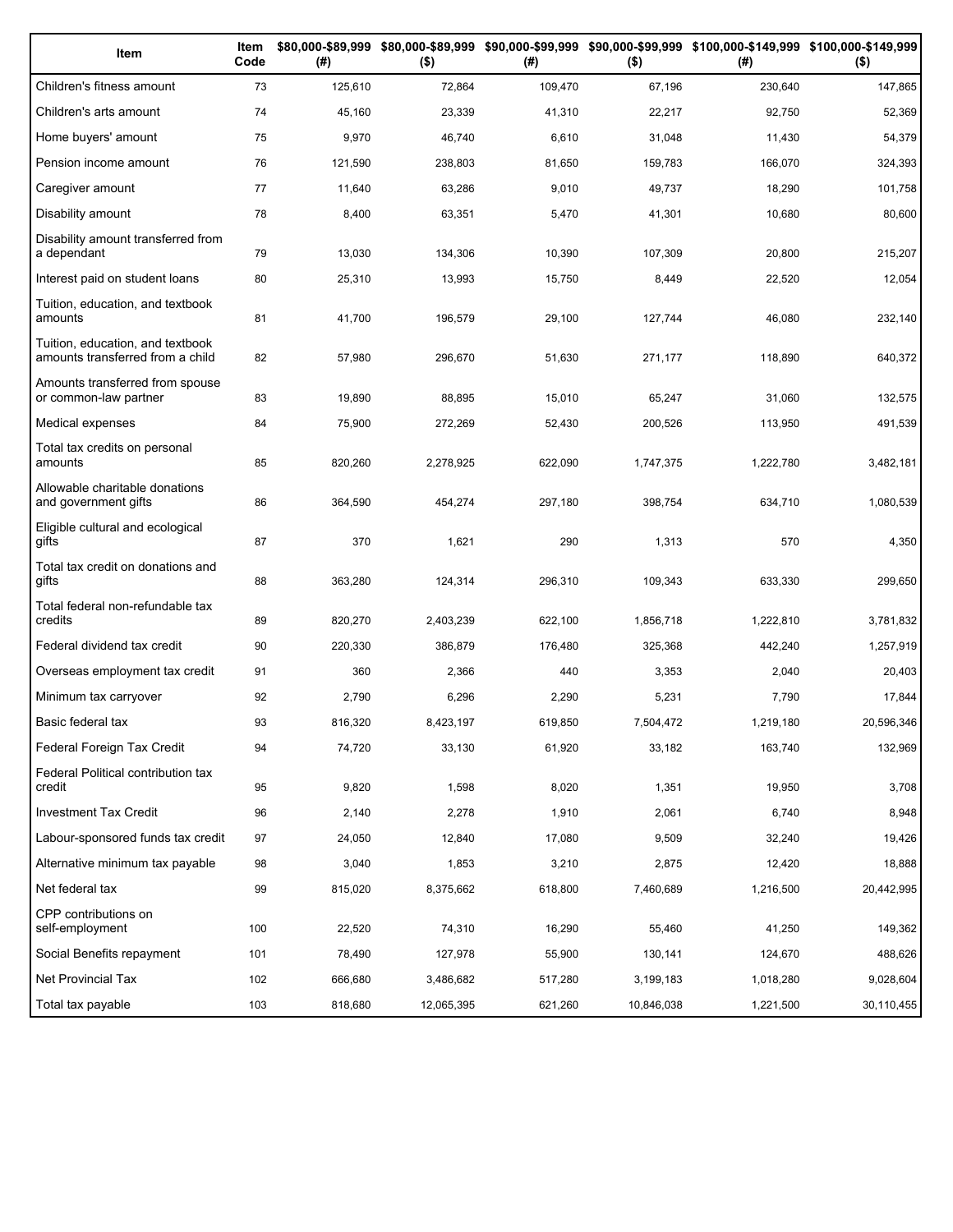| Item                                                                                           | Item<br>Code | \$150,000-\$249,999 \$150,000-\$249,999<br>(# ) | $($ \$)    | \$250,000<br>and<br>over $(#)$ | \$250,000<br>and over<br>$($ \$) |
|------------------------------------------------------------------------------------------------|--------------|-------------------------------------------------|------------|--------------------------------|----------------------------------|
| Number of taxable returns                                                                      | $\mathbf{1}$ | 462,370                                         |            | 224,910                        |                                  |
| Number of non-taxable returns                                                                  | 2            | 1,240                                           |            | 520                            |                                  |
| Total number of returns                                                                        | 3            | 463,610                                         |            | 225,430                        |                                  |
| Employment income                                                                              | 4            | 385,530                                         | 56,138,446 | 172,270                        | 59,038,722                       |
| Commissions (from employment)                                                                  | 5            | 28,140                                          | 2,478,812  | 14,620                         | 3,890,372                        |
| Other employment income                                                                        | 6            | 85,150                                          | 867,676    | 39,230                         | 1,721,733                        |
| Old Age Security pension (OASP)                                                                | 7            | 59,450                                          | 304,611    | 41,640                         | 194,376                          |
| CPP or QPP benefits                                                                            | 8            | 70,940                                          | 596,014    | 45,210                         | 393,248                          |
| Other pensions or superannuation                                                               | 9            | 63,030                                          | 3,160,936  | 33,660                         | 2,514,664                        |
| Elected split-pension amount                                                                   | 10           | 9,460                                           | 92,731     | 4,470                          | 41,597                           |
| Universal Child Care Benefit (UCCB)                                                            | 11           | 6,760                                           | 10,604     | 1,660                          | 2,620                            |
| Employment Insurance and other benefits                                                        | 12           | 8,280                                           | 45,726     | 1,480                          | 10,245                           |
| Taxable amount of dividends from taxable Canadian corporations                                 | 13           | 237,540                                         | 9,033,257  | 156,290                        | 23,681,542                       |
| Interest and other investment income                                                           | 14           | 237,540                                         | 1,248,654  | 158,540                        | 3,030,751                        |
| Net partnership income (Limited or non-active partners only)                                   | 15           | 14,050                                          | 42,760     | 20,040                         | 183,964                          |
| Net rental income                                                                              | 16           | 60,270                                          | 477,083    | 35,930                         | 1,113,675                        |
| Taxable capital gains                                                                          | 17           | 122,430                                         | 2,254,497  | 92,880                         | 9,134,214                        |
| Registered retirement savings plan income (RRSP)                                               | 18           | 48,750                                          | 917,985    | 16,100                         | 1,058,819                        |
| Other income                                                                                   | 19           | 152,190                                         | 2,215,948  | 98,680                         | 4,736,389                        |
| Net business income                                                                            | 20           | 30,220                                          | 1,498,950  | 14,870                         | 1,811,594                        |
| Net professional income                                                                        | 21           | 31,120                                          | 3,565,675  | 29,650                         | 9,448,718                        |
| Net commission income                                                                          | 22           | 5,880                                           | 544,659    | 2,400                          | 424,236                          |
| Net farming income                                                                             | 23           | 11,140                                          | 230,775    | 7,150                          | 232,114                          |
| Net fishing income                                                                             | 24           | 280                                             | 23,661     | 100                            | 17,538                           |
| Workers' compensation benefits                                                                 | 25           | 2,990                                           | 67,124     | 730                            | 22,013                           |
| Social assistance payments                                                                     | 26           | 410                                             | 1,554      | 210                            | 652                              |
| Net federal supplements                                                                        | 27           | 800                                             | 2,353      | 540                            | 1,634                            |
| Total income assessed                                                                          | 28           | 463,610                                         | 85,897,739 | 225,430                        | 122,753,703                      |
| Registered pension plan contributions (RPP)                                                    | 29           | 130,880                                         | 1,000,106  | 39,470                         | 373,497                          |
| RRSP deduction                                                                                 | 30           | 304,420                                         | 4,675,879  | 141,890                        | 2,968,609                        |
| Deduction for elected split-pension amount                                                     | 31           | 30,700                                          | 631,217    | 13,940                         | 319,370                          |
| Annual union, professional, or like dues                                                       | 32           | 106,380                                         | 127,530    | 30,830                         | 32,979                           |
| Child care expenses                                                                            | 33           | 16,140                                          | 99,595     | 5,490                          | 34,252                           |
| <b>Business investment loss</b>                                                                | 34           | 860                                             | 39,828     | 680                            | 61,293                           |
| Moving expenses                                                                                | 35           | 2,550                                           | 36,527     | 750                            | 15,060                           |
| Support payments made                                                                          | 36           | 7,810                                           | 203,232    | 6,230                          | 360,176                          |
| Carrying charges and interest expenses                                                         | 37           | 149,100                                         | 602,870    | 110,470                        | 1,348,153                        |
| Deductions for CPP/QPP contributions on self-employment and other earnings                     | 38           | 34,490                                          | 68,031     | 27,190                         | 56,510                           |
| Deductions for provincial parental insurance plan (PPIP) premiums on<br>self-employment income | 39           | 10,600                                          | 2,599      | 9,170                          | 2,362                            |
| Exploration and development expenses                                                           | 40           | 11,820                                          | 145,792    | 17,980                         | 709,697                          |
| Other employment expenses                                                                      | 41           | 53,260                                          | 495,333    | 25,140                         | 438,021                          |
| Clergy residence deduction                                                                     | 42           | 230                                             | 6,325      | 40                             | 1,141                            |
| Other deductions                                                                               | 43           | 18,520                                          | 328,780    | 15,300                         | 784,586                          |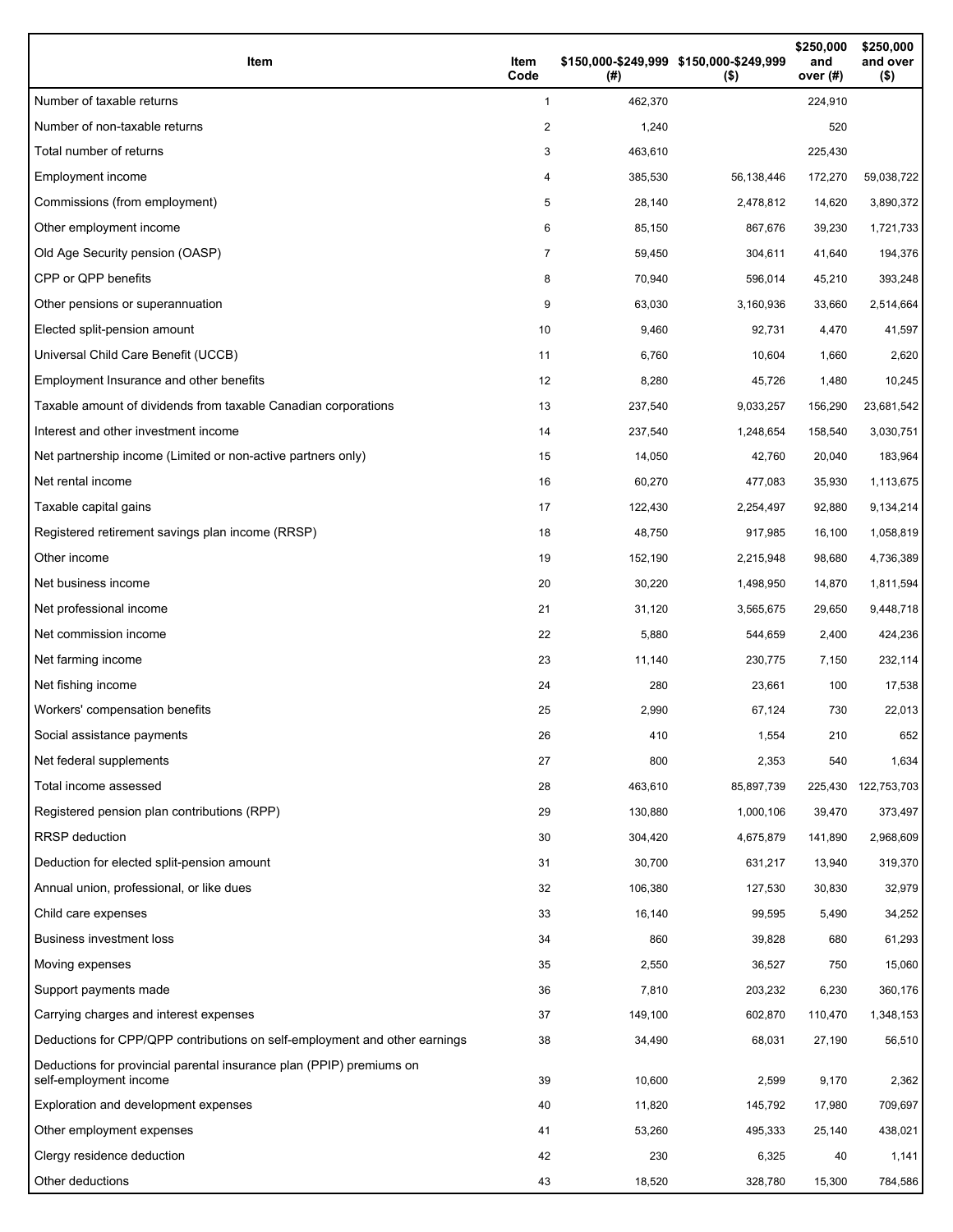| Item                                                              | <b>Item Code</b> | (# )    | \$150,000-\$249,999 \$150,000-\$249,999<br>$($ \$) | \$250,000<br>and<br>over $(#)$ | \$250,000<br>and over<br>$($ \$) |
|-------------------------------------------------------------------|------------------|---------|----------------------------------------------------|--------------------------------|----------------------------------|
| Total deductions before adjustments                               | 44               | 423,120 | 8,464,445                                          | 204,240                        | 7,506,485                        |
| Social benefits repayment                                         | 45               | 52,420  | 297,356                                            | 32,250                         | 190,680                          |
| Net income after adjustments                                      | 46               | 463,490 | 77,152,042                                         | 225,340                        | 115,076,224                      |
| Canadian Forces personnel and police deduction                    | 47               | 130     | 5,233                                              | 30                             | 476                              |
| Security options deductions                                       | 48               | 11,040  | 137,626                                            | 13,880                         | 1,935,258                        |
| Other payments deductions                                         | 49               | 3,510   | 69,113                                             | 1,000                          | 22,666                           |
| Non-capital losses of other years                                 | 50               | 500     | 20,766                                             | 430                            | 110,910                          |
| Net capital losses of other years                                 | 51               | 40,550  | 191,213                                            | 32,550                         | 428,077                          |
| Capital gains deduction                                           | 52               | 8,700   | 817,781                                            | 11,570                         | 2,558,741                        |
| Northern residents deductions                                     | 53               | 21,540  | 86,292                                             | 4,330                          | 16,078                           |
| Additional deductions                                             | 54               | 2,920   | 101,276                                            | 1,740                          | 99,420                           |
| Farming/fishing losses of prior years                             | 55               | 610     | 11,520                                             | 450                            | 21,846                           |
| Total deductions from net income                                  | 56               | 83,980  | 1,442,185                                          | 59,160                         | 5,199,077                        |
| Taxable income assessed                                           | 57               | 463,160 | 75,715,394                                         | 225,190                        | 109,880,347                      |
| Basic personal amount                                             | 58               | 462.230 | 4,995,375                                          | 224,030                        | 2,418,113                        |
| Age amount                                                        | 59               | 1,660   | 6,394                                              | 810                            | 3,045                            |
| Spouse or common-law partner amount                               | 60               | 66,900  | 542,993                                            | 33,800                         | 284,094                          |
| Amount for eligible dependant                                     | 61               | 8,950   | 89,333                                             | 3,390                          | 33,628                           |
| Amount for children 17 and under                                  | 62               | 141,220 | 576,564                                            | 69,430                         | 294,907                          |
| Amount for infirm dependants age 18 or older                      | 63               | 540     | 2,552                                              | 260                            | 1,191                            |
| CPP or QPP contributions through employment                       | 64               | 368,650 | 821,480                                            | 157,070                        | 345,745                          |
| CPP or QPP contributions on self-employment and other earnings    | 65               | 34,490  | 68,031                                             | 27,190                         | 56,510                           |
| Employment Insurance premiums                                     | 66               | 312,010 | 248,361                                            | 113,960                        | 89,169                           |
| PPIP premiums paid                                                | 67               | 51,630  | 17,551                                             | 24,460                         | 7,902                            |
| PPIP premiums payable on employment income                        | 68               | 3,280   | 1,085                                              | 860                            | 263                              |
| PPIP premiums payable on self-employment income                   | 69               | 10,630  | 3,347                                              | 9,190                          | 3,042                            |
| Volunteer firefighters' amount                                    | 70               | 560     | 1,689                                              | 70                             | 216                              |
| Canada employment amount                                          | 71               | 394,830 | 426,747                                            | 176,370                        | 190,167                          |
| Public transit amount                                             | 72               | 32,180  | 33,912                                             | 11,410                         | 12,456                           |
| Children's fitness amount                                         | 73               | 97,340  | 68,903                                             | 49,600                         | 38,955                           |
| Children's arts amount                                            | 74               | 42,950  | 26,428                                             | 23,480                         | 16,053                           |
| Home buyers' amount                                               | 75               | 2,750   | 13,263                                             | 670                            | 3,235                            |
| Pension income amount                                             | 76               | 69,800  | 135,992                                            | 36,890                         | 71,428                           |
| Caregiver amount                                                  | 77               | 5,850   | 32,733                                             | 2,200                          | 12,060                           |
| Disability amount                                                 | 78               | 4,470   | 33,670                                             | 2,710                          | 20,432                           |
| Disability amount transferred from a dependant                    | 79               | 7,650   | 77,549                                             | 3,370                          | 33,632                           |
| Interest paid on student loans                                    | 80               | 5,520   | 2,939                                              | 1,570                          | 827                              |
| Tuition, education, and textbook amounts                          | 81               | 11,610  | 70,883                                             | 3,920                          | 21,975                           |
| Tuition, education, and textbook amounts transferred from a child | 82               | 53,460  | 301,119                                            | 30,190                         | 180,436                          |
| Amounts transferred from spouse or common-law partner             | 83               | 11,250  | 47,536                                             | 4,600                          | 19,638                           |
| Medical expenses                                                  | 84               | 53,860  | 304,680                                            | 35,980                         | 298,181                          |
| Total tax credits on personal amounts                             | 85               | 462,740 | 1,342,832                                          | 224,660                        | 668,684                          |
| Allowable charitable donations and government gifts               | 86               | 276,210 | 815,269                                            | 156,810                        | 2,559,400                        |